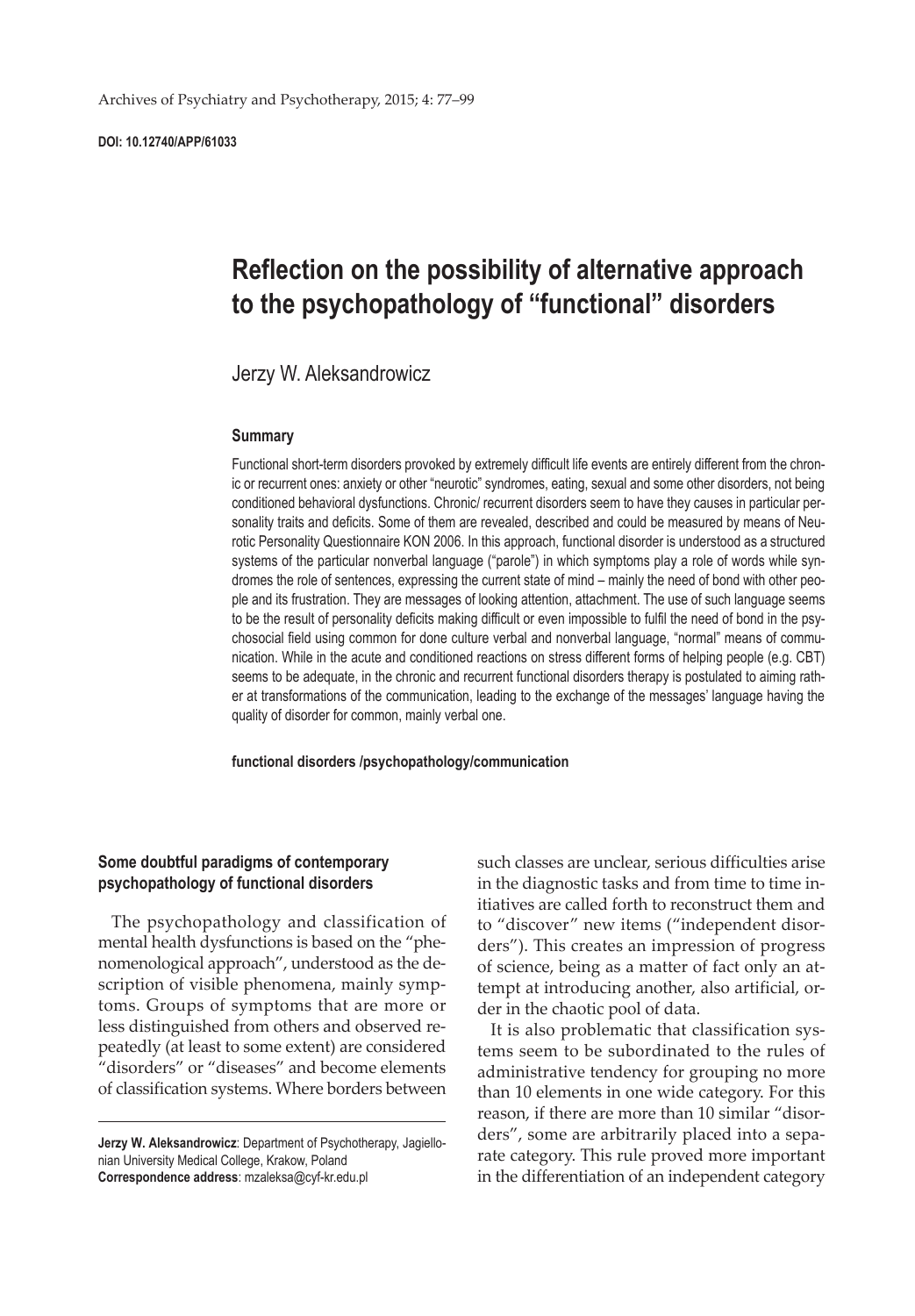named "behavioural disorders" than the eventual differences in psychopathology. The existing mental health problems' classification systems – the DSM [1] and the ICD [2] – as well as the psychopathology of disorders in general are commonly considered inadequate for the diagnostic and therapeutic purposes, particularly with regard to "functional" disorders. This inadequacy of classification of the real patients' symptom manifestation forces practitioners to use mainly such diagnostic categories as "not otherwise specified", "mixed", "unspecified" or to apply the concept of comorbidity. The problems with classification of functional disorders are partially connected with their "functional" specificity. A disorder is considered "functional" because it is not directly provoked by some concrete, covert damages like, for instance, in infectious illnesses. For this reason, it is unclear how to decide what these "functional" syndromes express. Moreover, they are extremely differentiated and every symptom could be present in any functional syndrome [3].

All efforts undertaken from years, aiming at the construction of a reliable classification system of functional disorders have been unsuccessful so far and were more or less artificial. However, also the contemporary state of knowledge does not offer really better solutions.

It also needs to be considered that the etiopsychopathology of all mental disorders, especially of the "functional" type, seems to be based on some questionable paradigms. First of all, their psychopathology is considered mainly as a simple opposition to "normality" and a disorder is understood as an adversity of a "proper" functioning of a person. As a consequence, theories concerning these disorders are constructed rather as an opposition to psychological assumptions concerning "normality", "healthy" functioning of a person and his/her development, than by exploring the specificity of disorder. This way of reasoning seems to be outwardly logical. However, it neglects the qualitative differences between health and illness, even giving up efforts to define them. Regrettably, it is grounded, among others, in the World Health Organization's (WHO's) definition of health as "well-being". Consequently, one persons' state of health is understood as a given point on the "quantitative continuity" between health and illness, and this contributes to the difficulties in understanding the etiopsychopathology of functional disorders.

Owing to such paradigms, functional disorders are considered to lie on the border of illness and normal functioning and to be psychological rather than medical problems. This leads to obscuring the difference between disorders and "psychophysiological" reactions. Such an approach is supported by an extreme similarity of those dysfunctions to the symptoms of functional disorders. This seems also to be one of the factors reinforcing tendency to neglect evident illnesses and to present ill persons – patients – as healthy "clients". This vagueness also seems to be the main reason for an opposite tendency: to consider some non-medical reasons of human suffering as illnesses, and consequently to seek medical help and pharmacological treatment.

The lack of clear difference between the quality of disease and the quality of mental health is even more harmful for the psychopathology of psychotic and affective disorders. The most evident example is the apparent excessive enlargement in the past decades of the concept of affective disorders, medicalizing most of the phenomena of natural sadness. Not neglecting different economic and social benefits of this vagueness, it may be dangerous for the patients and for the progress of science. The old-fashioned, "medical", qualitative model of illness understood as a unit and including, *inter alia*, material causes and a definite damage, is evidently insufficient for explaining mental health problems. Replacing the concept of illness with the concept of disorder does not offer, however, a real opportunity to overcome the limits of the traditional, reductionist approach. Moreover, a set of symptoms – syndrome – is frequently treated as a "provisory" sign of the existence of some covert physical damage, prompting a search for symptoms' causes, for instance through neuroscience tests.

It is evident that research of the neurophysiological correlates of psychic functions, especially neuroimaging procedures, opens new opportunities for understanding the functioning of the mind. Results informing of brain processes are very important also for psychopathology [4, 5]. Confirmation of the hypothesis concerning the reciprocal influences of the mental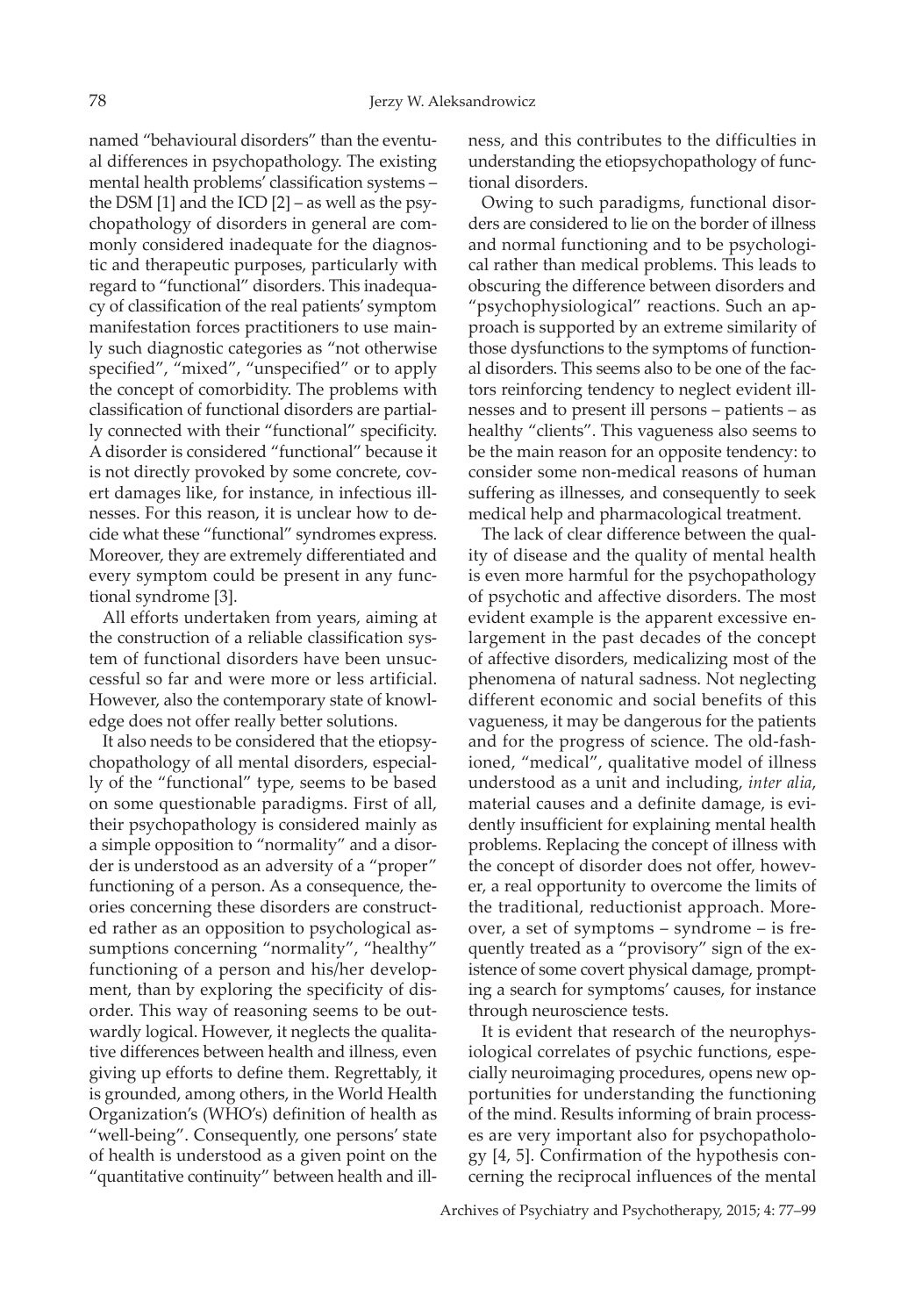state and the brain functions is essential. However, neuroscientific data (including neuroimaging investigations) should be approached with limited trust due to their questionable relevance to symptom-based illness categories [6]. On the other hand, considering the fact that symptoms are mainly subjectively experienced phenomena, syndromes cannot be the real basis for such research, not even in theory. Such research, combining the intensity of local brain activity with the presence of disorders, produces "side-effects" – the reinforcement of the biological model, suggesting the possibility of psychopharmacological treatment.

Of equally limited use in psychiatric practice is the biopsychosocial holistic model. A "multidimensional" description of illness appears theoretically justified. In practice, however, it does not offer instrumentally useful indices for the classification of different variants of psychopathology and for diagnosis of a particular person (although it is helpful in the description of the circumstances of their illness). In therapy also: the complex, multidirectional therapeutic activities frequently seem to be hardly justified and even unnecessary. It may be more practical to choose from the different circumstances of pathology, its scope being the most important, and to make it the crucial target of treatment. On the other hand, there are aspects of complex etiopathology (e.g. genetic ones) that are still nowadays beyond the influence of corrective interventions.

The lack of scientific and epistemologically well-grounded basic paradigms [7, 8] for research is one of the important difficulties in constructing an appropriate model of the psychopathology of functional disorders. This is the reason for the formation and general acceptance of different doubtful theoretical assumptions.

For instance, the concept of "psychogenesis" is currently reduced practically to a reaction to everyday life stressors. On the level of symptoms, and thus also in terms of symptomatology, the difference between chronic or recurrent functional disorders and short-term reactions is infinitesimal. As a result, the etiological difference between stress reactions or adaptive disorders and "neurotic disorders" has also vanished. This seems to be unjustified from theoretical as well as practical point of view. Another

paradigm which creates difficulties in the formation of a reliable psychopathology are psychoanalytical concepts reducing the etiopathology of mental illness to the impact of early childhood developmental processes, simplifying and covering the diversity of real circumstances responsible for a given disorders.

#### **Unreliable diagnostic rules**

Another set of problems associated with the "symptom-oriented" classification of functional disorders is related to diagnostic procedures. "Objective" instruments (like symptom checklists or questionnaires measuring defence mechanisms) are not very reliable for assessing the type of disorder. On the other hand, diagnosis is generally a subjective process, depending on the therapist's cognitive schemas and theoretical assumptions. Moreover, the effects of diagnostic procedures seem to depend on the patient– diagnostician relationship and on the patient's/ client's expectations concerning what might be most important for the therapist, not only on the type of disorder diagnosed [9]. This is one of the reasons why the diagnosis (in fact, a description of a syndrome) seems to be accurate only at the moment of the diagnostic interview. Additionally, serious difficulties for a reliable diagnosing process are created by symptom instability [10, 11]. For all those reasons, one might be diagnosed as having dissociative, obsessive–compulsive or even a personality disorder in a given day.

The phenomenon of changes in an individual's syndrome, occurring even in a very short time, is very difficult to explain using current psychopathology. At the same time, functional disorder happens to be treated as a particular, stable, "medical" unit. This sometimes results in diagnostic decision of treating such changes in the clinical picture of recurrent disorder as a manifestation of an onset of a new, different illness, or is assigned to some unclear, perhaps sociocultural factors [8].

The frequency of most of neurotic" symptoms' changes in time, as was indicated in studies of the subsequent groups of treated populations over 20 years [3]. Through centuries, important changes in the symptomatology of functional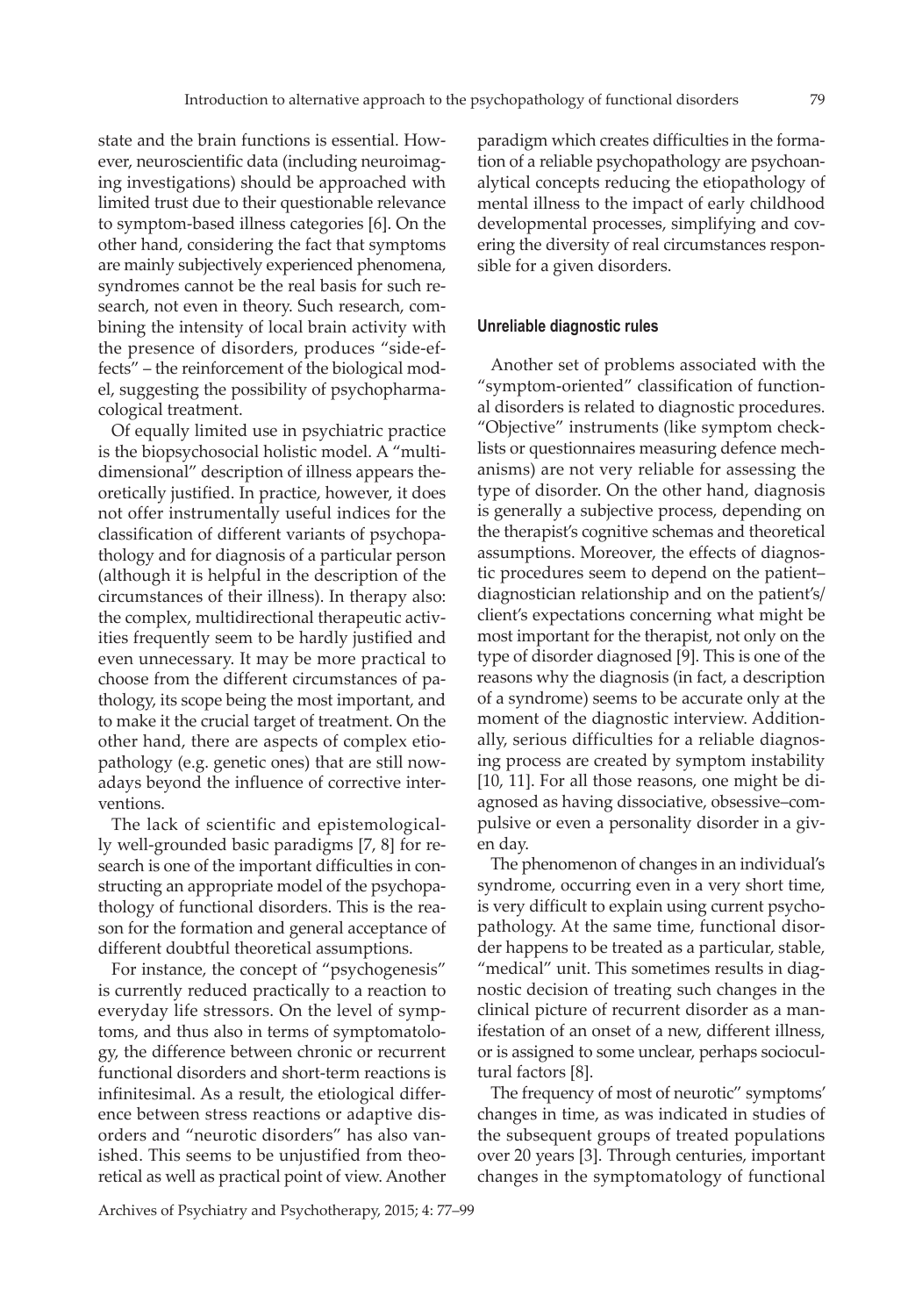disorders have also taken place with some new forms of syndromes apparently arising, while others disappear. We do not have any good answers why, for instance, so-called hysterical symptoms, observed so frequently at the beginning of the 20<sup>th</sup> century, have almost completely disappeared. Or, why the frequency of neurasthenic or psychastenic syndromes evidently diminished in West European societies, while depressive or eating disorders have become much more frequent. It seems to be not only the issue of relabeling or more precise diagnostic procedures emerging, but first and foremost of the transformation of the clinical picture of functional disorders.

#### **Short-term versus chronic functional disorders**

To overcome the above doubts resulting in the chaos of conceptualization of the nature of functional disorders, it seems reasonable to continue the search for alternative approaches. In the proposal presented here, the main step is the differentiation of functional short-term disorders provoked by stressful situations, crisis and/or extremely difficult life events, from chronic or recurrent disorders, being the result of some personality dysfunctions and intrapsychic processes. Those two groups, identical from the symptomatic point of view, are completely different in their etiology. In the first group, the concept of "psychogenesis" understood as a reaction to acute or chronic excessive stress seems to be coherent. Symptoms are mainly connected directly to stressful circumstances, and they generally express fear and tension, the need for help and support. They are also a manifestation of individual mechanisms of coping with severe stress – being most often a type of avoidance behaviour. Perhaps due to the relative simplicity of those reactions, the diversity of the symbolic meaning of symptoms is limited in comparison to chronic functional disorders.

Such "anxiety", "neurotic" or somatoform reactions are not very far from psychophysiological ones. For instance, an overwhelming anxiety reaction to a dangerous traffic accident is very similar (only much more intense) to a student's anxiety before a difficult exam. The existing psychological and physiological concepts may be very useful and seem to be satisfactory in explaining the mechanisms of such reactions. However, stress-provoked reactive disorders differ quantitatively as well as qualitatively from psychophysiological reactions. Perhaps due to their high intensity and limited differentiation of symptoms, the first are commonly considered as illnesses. Psychophysiological reactions, much more connected in their symptomatology to the kind of stress, are mostly treated as reasonable variants of normal behaviour.

The second group of functional disorders are chronic and/or recurrent disorders such as anxiety or other "neurotic" and behavioural syndromes that are not simply situation-conditioned in a previously undisturbed person. They seem to have their source in particular personality traits and deficits and are rather stable phenomena, mostly resulting from social learning in the early stages of life or some major life events in adulthood. Of course, some traumatic circumstances may be personality-disturbing factors in every moment of a person's life – like in the case of post-traumatic stress disorder (PTSD).

To treat a given, popular symptoms' configuration as a disorder seems to be unjustified. Detailed investigations using symptom check-lists such as SCL-O (see Appendix 3) have revealed, that in every case of a chronic/recurrent functional disorder symptoms considered as specific to another disorder can also be found [3]. So it seems that it is more reasonable to treat all of them as one complex type of illness. The observed differences between syndromes seem to be secondary and temporary. Perhaps some of them could also be the apparent result of the already mentioned specificity of diagnostic procedures.

The presence of personality factors in the course of functional diseases had been forecast for many years and most of the psychological questionnaires contain the dimension of "neuroticism" (Eysenck's Personality Theory – EPT), "neurotic tension" (16 PF-The Sixteen Personality Factor Questionnaire, scales of MMPI-2-Minnesota Multiphasic Personality Inventory) [12], "trait-anxiety" (The State-Trait Anxiety Inventory-STAI) [13], etc. However, the respective scales are constructed from items concerning the presence of symptoms. So, the concept of "neuroticism" is there simply an extrapolation of the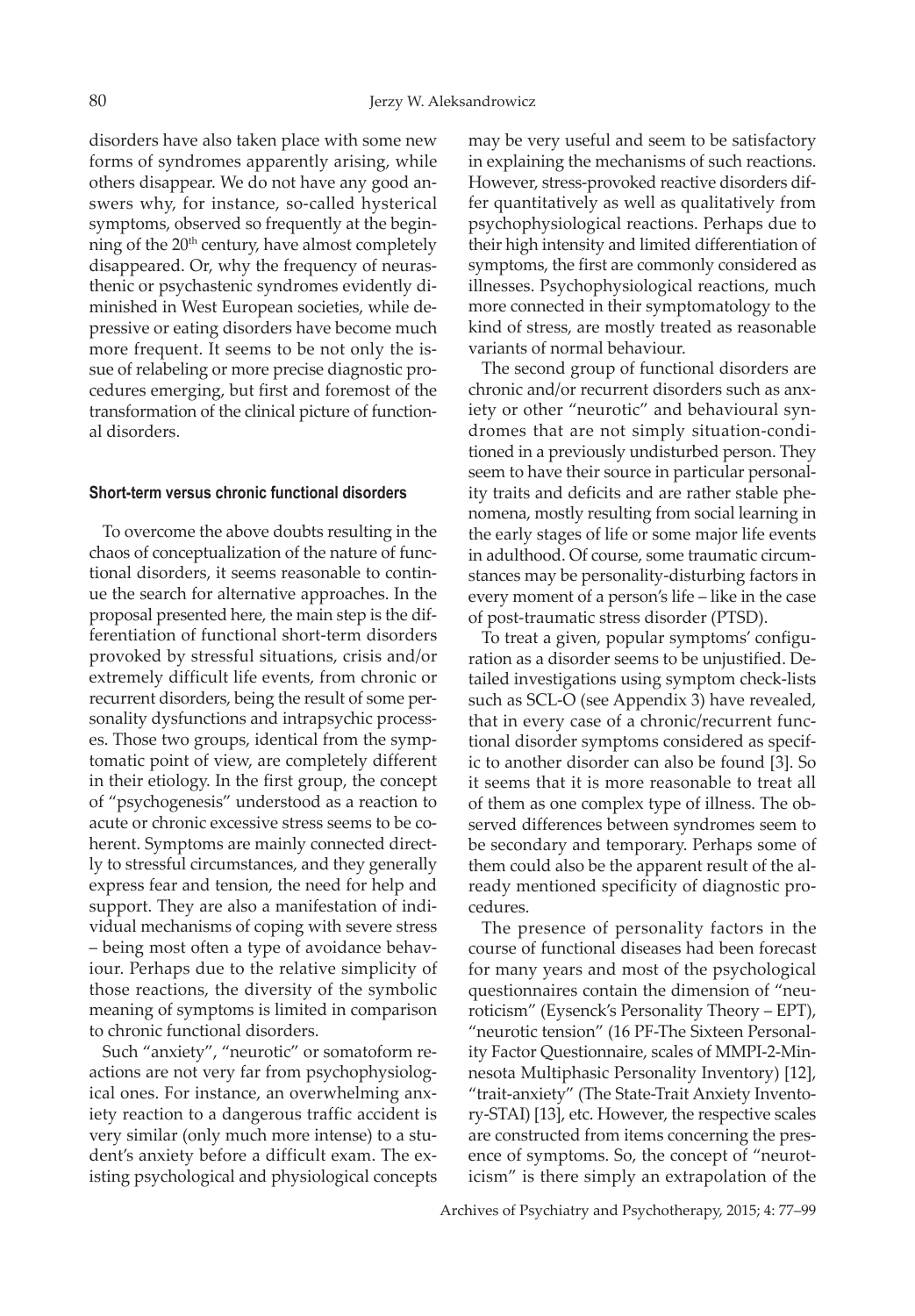presence of symptoms and not a direct information about the existence of some particular "neurotic" personality.

From the point of view of clinical experience it seems more than probable that such particularity of a "neurotic personality" exists. This personality inefficiency probably consists of a particular constellation of specific personality traits, including also deficits, inappropriate cognitive schemas etc. It is probably the main reason for the formation of different intrapsychic dysfunctions, like unconscious conflicts, causing the person suffering, ineffective functioning and helplessness.

Particular personality traits and deficits, being supposedly the ground for chronic functional disorders, are usually covert and only sometimes are some elements observable in the clinical picture. Thus they are a marginal part of the syndrome, in contrast to "specific" personality disorders. But frequently this creates an illusion of the presence of some personality disorder and so such patients are diagnosed with it, and not with for instance one of the anxiety disorders.

### **Towards describing and measuring neurotic personality factors**

Even though this is a very difficult task, it seems possible to distinguish those particular personality factors. Some are revealed, described and can be measured by the Neurotic Personality Questionnaire [14-17]. But more useful than values in particular scales of this questionnaire appears to be the global value (X-KON) indicating the presence (or absence) of neurotic personality. The presence of such a set of traits and deficits can be confirmed if X-KON coefficient exceeds 18 points. Higher values were observed in more than 80% of the evaluated population of persons treated in the department of neurotic disorders (mean  $46.9 + / -17.6$  points), while in more than 80% of the control group the value was below 8 points (mean  $1.8 + / -1.9$  points). Some of the 24 scales distinguished by taxonomic calculations inform about the character of particular traits and/or personality deficits. (Questionnaire items are presented in the Appendix 1). Their configuration reveals individual structure of personality (see Appendix 2).

But what is most important is the opportunity to distinguish, on the basis of the X-KON value, the difference between functional disorders arising as a reaction to stress (in such cases X-KON is lower than 18 points) and personality grounded, chronic functional disorders. This value also permits to differentiate this personality dysfunction from "specific personality disorders".

This questionnaire, describing and measuring various traits and deficits is suspected to be responsible for functional disorders, is however lacking a scale to reveal directly the most important clinically observed deficit: the underdevelopment of a capacity to express needs to gain the attention of another person, to build and sustain a bond. This deficit is claimed, for many reasons – theoretical as well as clinical – to be the main personality factor responsible for the formation of functional symptoms.

The necessary condition to fulfil these needs is to send a message provoking other people to react. Limited opportunities to formulate such a message in the common verbal and nonverbal language seem to be one of the main factors in the etiology of functional disorders.

Bond is necessary for every person's existence and its role is largely recognized by psychology describing "healthy" mental functioning as well as by the psychopathology. Bowlby's attachment theory is a good example [18, 19]. But in the development and functioning of a human being no less important than the emotional aspects of the relationship with parents and other attachment figures are cognitive and linguistic processes, enabling to receive attachment.

Language is not only a condition of the formation of psyche and consciousness (Chomsky, [20]) but also the optimal way to create a bond with other people, using verbal and nonverbal means of communication specific to the culture the person belongs to. It is necessary to formulate messages that others can understand. An opportunity to express such message in a common language depends on the consciousness processes. The need of the bond should be put into concepts, being the basis of words, and afterwards could be externalized, openly addressed to other person. Usually, such a message formulated in terms of a common language offers reciprocal attention, interest, friendship, love, etc.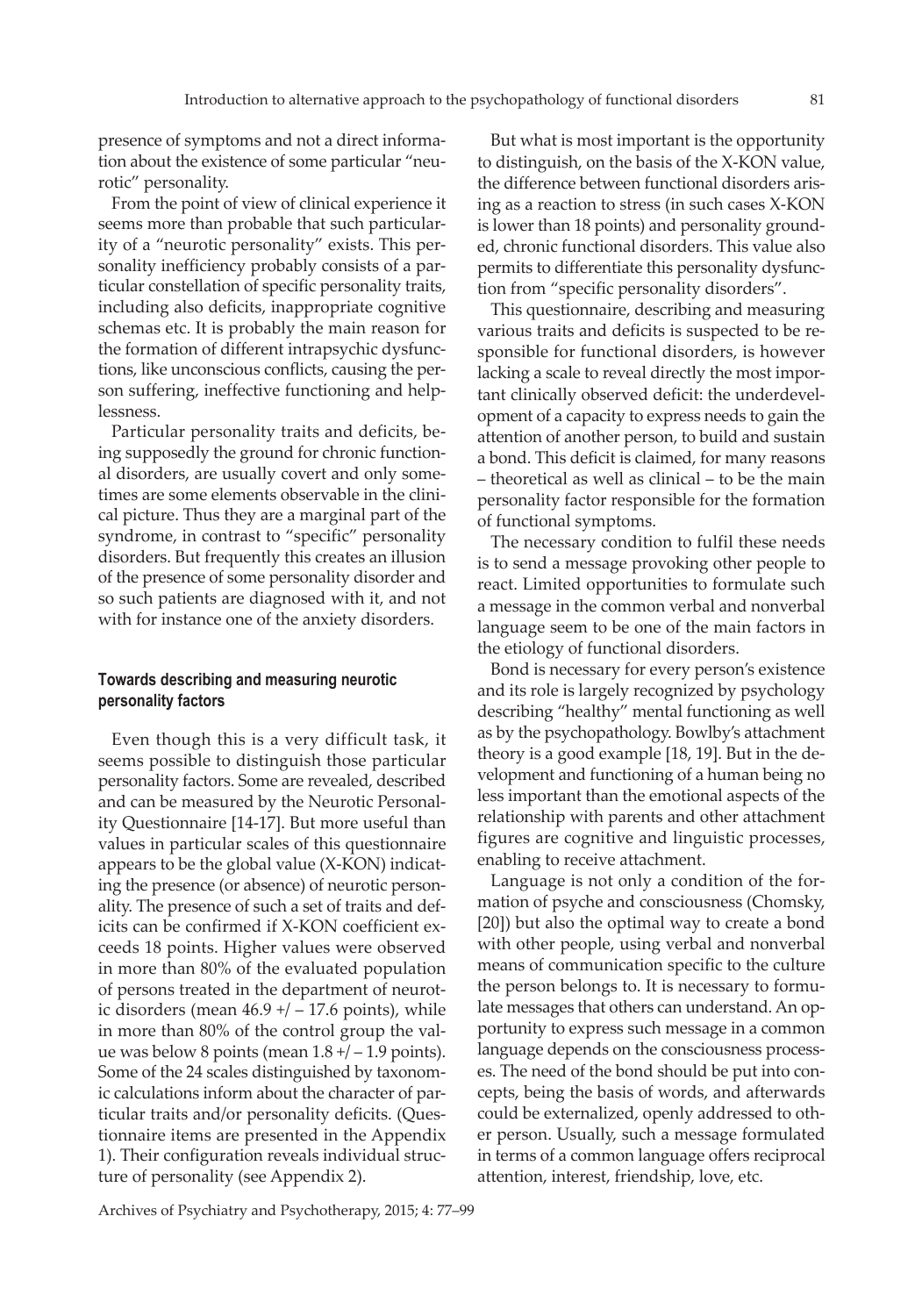These processes of bond and attachment creation may be described in terms of Levin's the- $\text{or}$ y<sup>1</sup> [21, 22] as formation of a network of vectors stretching between the subject and other individuals, who actually or at least potentially may be able to satisfy these needs. They may be real, emotionally important persons existing in the objectified environment, but they may also be imagined or, for instance, inaccessible idols. Thus, this field has two levels – the real and fictional one<sup>2</sup>.

In the case of the impossibility of pushing on conscious processes due to a lack of necessary personality and interpersonal skills (e.g. in the case of alexithymia) or some external factors (e.g. imprisonment in isolation), a person is doomed to loneliness, to the deprivation of such fundamental, existential need of attachment. Being unable to solve his/her problems and inner conflicts caused by this lack of bond, they are helpless. The deficit itself as well as its consequences, e.g. the conflicts they provoke, are mostly unconscious.

Facing a lack of an opportunity to fulfil these basic needs, a person is forced to search for ways to cope. Apparently, this is relatively easy, as most cultures offer some possibility of overcoming such incapacity. A person's somatic illness causes their social environment to offer them (at least temporarily and even in some artificial, task-oriented way, during treatment) some attention, care and support. The common experience of such social behaviour is the reason for using functional symptoms, recognized by other people as illness or disorder, for sending them a message expressing the need for attachment and for receiving their attention and care.

#### **Functional disorders as a form of communication**

The proposed approach to the psychopathology of functional disorders treats them as a means of communication, expressing in nonverbal, individual *parole* the content of current psychic processes, a person's state of mind [22, 23]. Thus, func-

tional disorders are considered to be a particular form of nonverbal language in which symptoms takes the place of words and syndromes – of sentences. Like every other "significant", symptoms and syndromes are integrally connected with the "signifiee's", in this case – covert, frequently unconscious – psychic state [23].

This language is used with the aim of sharing with other persons the subject's state of mind and fulfilling their need for presence and attachment. A functional dysfunctions syndrome may be treated as such particular nonverbal language for sending messages to other – actually present or fully imagined – persons. Generally speaking, as an expression of desire (in Jacques Lacan's terms) [24]. But the price of such a solution is additional suffering, provoked by the functional disorder itself.

Structural linguistics offers an opportunity to understand different clinically observed phenomena, characteristic for functional symptoms and disorders. Treating them as a particular nonverbal language is to expect that the functional syndrome of one person has a character of a structured system in the meaning described by (among others) Jean Piaget<sup>3</sup> [25]. The structure of

 In Piaget's description:

3

- b. This unity exists and obtains its coherence owing to the processes of continuous transformations and their dynamics. These processes function according to the laws of transformation.
- c. The structure is self-regulating, which denotes a limitation of the scope of transformations that are not capable of going beyond what makes them bound and coherent. Transformations take place internally. The range of those preserving-like transformations is delimited by the transformation laws which constitute the structure.

Transformation laws determine whether the structure possesses greater or lesser power. This fact is bound with the grade of generality of the structure. Weak, temporal, feedback regulated or symmetrically steered structures are themselves elements of strong, more general and solid structures – which are regulated by reversible operations [22]. In this meaning, a "systemic approach" has a much more general sense that in family therapy named "systemic", reducing concepts of system and structure to relations in the family.

<sup>1</sup> Kurt Lewin's "field" theory concerning the functioning of the individual in social settings.

<sup>2</sup> The difference seems not so great considering that the person contacts only an image of the perceived object, constructed in his/her mind.

a. Structure is a unity, "Gestalt", whose elements obtain new characteristics they do not possess out with this unity. Some relations of elements create a context in which a singular element – e.g. the disturbance of a function – acquires a new quality it would not have apart from this unity.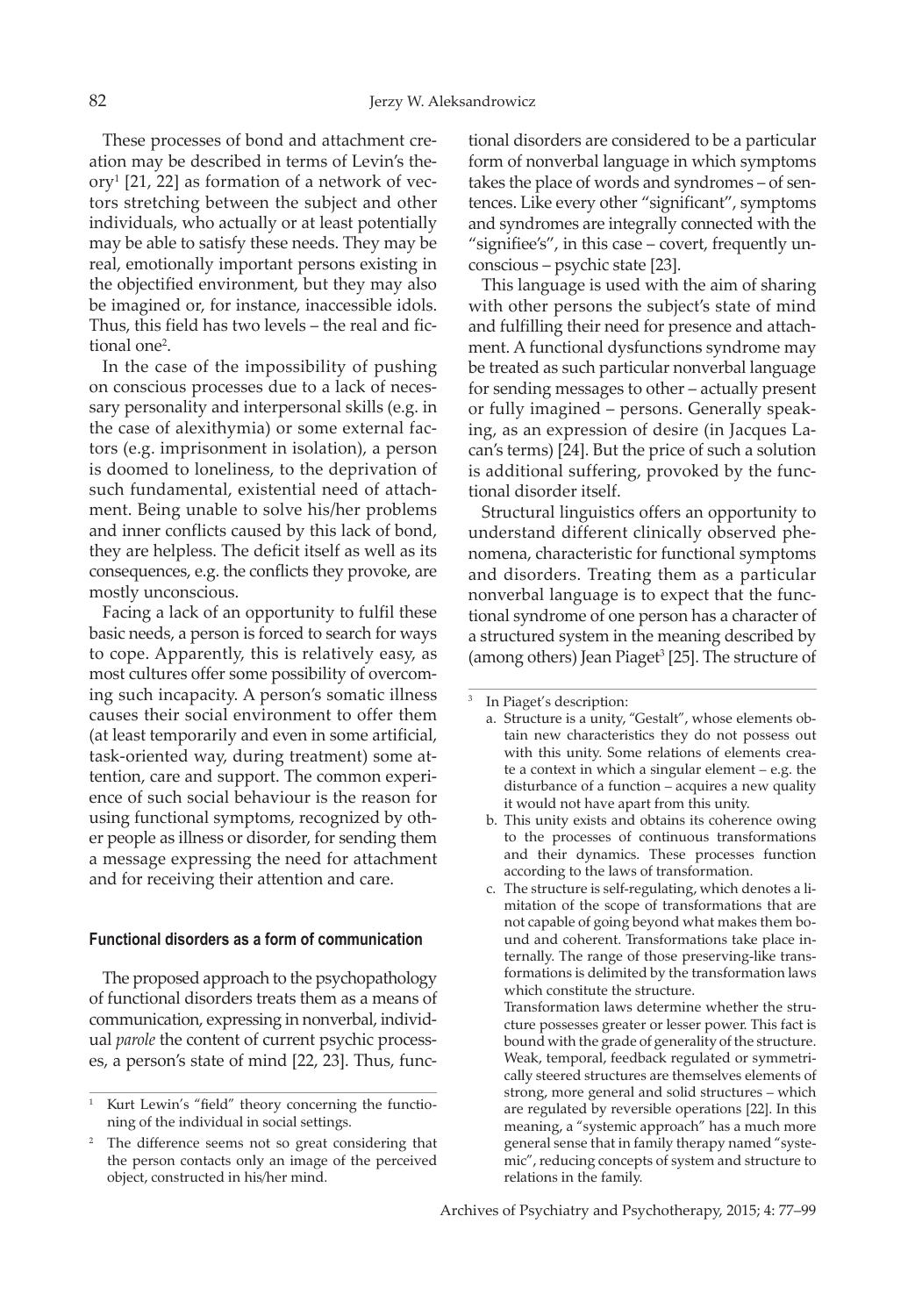such a system is sustained by transformations of symptoms forming the syndrome.

Up to the concept of systems' hierarchy, if communication in general can be viewed as the "strongly" structured system of activity, the different forms or communication styles should be treated as "weak" ones, as subsystems (substructures), replaceable elements of this general system. Functional disorders, being one of such forms, differ from others by having the quality of "disease". This may open an opportunity for treatment by a transformation of this subsystem of communication into another one, but not of illness quality. (In terms of structural theory, weakly structured systems, such as syndromes, are steered by feedbacks, e. g. they are reinforced by positive reaction to the messages).

So, functional syndromes can be considered structured messages – a way of a person's functioning in interactions looking for attachment. Their symbolic meaning depends on the psychic state of the subject in a given moment. The content of the message could mainly include different aspects of suffering, provoked by conflicts and weaknesses, by an ineffectiveness of coping with current problems, insolvable by the person for different – intrapsychic as well as external – reasons.

But to communicate successfully by means of symptoms is particularly difficult. From the linguistic point of view, all symptoms are homonyms. Every one of them can express extremely varying contents of psychic processes. This makes it difficult to understand unequivocally their meaning, as much in the ill person's everyday functioning in the psychosocial field as in the diagnostic procedures.

So, it this sense it seems true that functional symptoms have symbolic meaning, like Freud suggested a hundred years ago, taking on the role of being "significant". This quality does not appear when the same distortion is a symptom of e.g. an organic disorder. But this meaning is extremely individualized and differentiated. It depends partly on the specificity of the subculture the person is living in, on the individual language they use – her/his *parole*, in the terms of structural linguistics – but mainly on the kind and context of psychic experiences, being the momentously "signifiee's" of those signs.

It seems important to mention here, that research, using a taxonomic analysis of the symptoms' frequency, reveals their equivalence. Every symptom could be replaced by another one, while a syndrome persists as a structured whole [22, 23]. The exchange of elements of the system is probably a force sustaining its existence, like in the case of every dynamic structure. Nothing strange, that the instability of one person's set of symptoms, frequently interpreted as improvement, could actually be a reinforcement of the disorder. On the other hand however, the variability and instability of symptoms seems to be dependent on changes in temporary contents of the psyche. It is trivial and evident that the current state of mind, expressed by symptoms, is changing from moment to moment, and this is probably the main explanation for clinically observed instability of functional syndromes.

Moreover, not only the unconscious or repressed mental processes, but also the consciously realized reasons for helplessness may be expressed by means of symptoms. This results in a frequently observed insufficiency of insight in the treatment of functional disorders. Often, gaining awareness is not sufficient to cope with the reasons for helplessness.

 This way of understanding the etiopatology of functional disorders can also explain the changes of functional syndromes depending on sociocultural conditions. They seem to be the effect of the influence of feedback, present in the field of the subject's interactions with others.

Thus, functional disorders may be understood in terms of communication (communication in the "social" field in Levin's terms, or rather in the "psychosocial" one) with a real or imagined person being the object (partner) of attachment. So it seems, the subject of diagnosis and treatment should be first of all the current incapacity to use the common language for forming a bond and the disturbances in current psychic processes connected with such a difficulty. The use, with the aim of communication, of this particular nonverbal language of different dysfunctions – symptoms, seems to be the result of personality deficits making it difficult or even impossible to fulfil the need of bonding in the psychosocial field using common, "normal" means of communication. As mentioned before, this impairment is not directly revealed or measured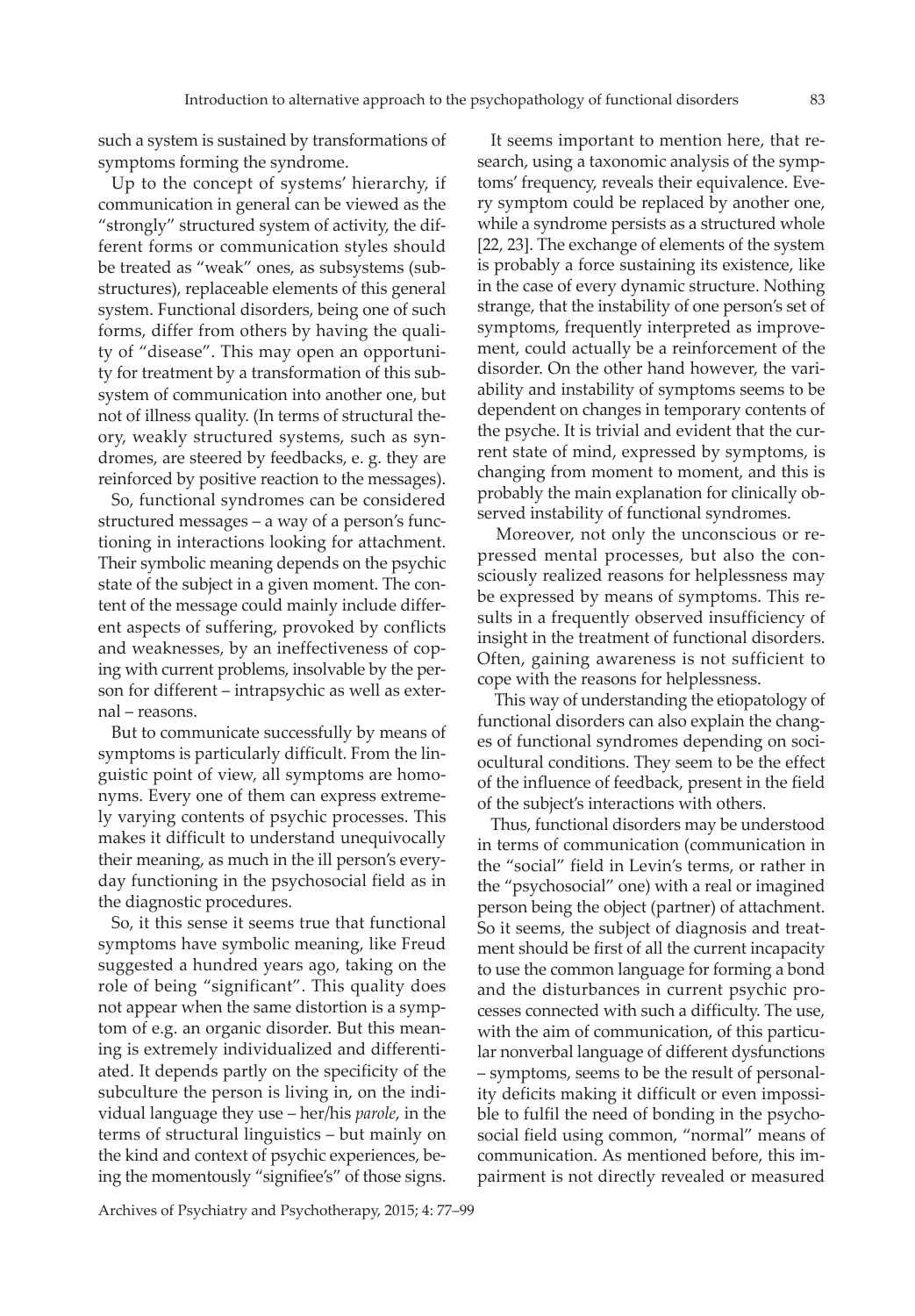by any one of KON's scales<sup>4</sup>, but it seems to be expressed by the global X-KON value.

It is important that the personality factors responsible for the rise of functional disorders seem to be entirely different from the traits of "specific" personality disorders or "predisposition for psychotic illnesses"; as well as other severe personality dysfunctions considered to be independent disorders. Some of the so-called pre-psychotic personalities, similarly to "characteropathy", are mainly the consequence of biological (e.g. metabolic, traumatic) damage, being – akin to symptoms of a somatic illness – external expressions of this damage.

In the case of specific personality disorders (being mainly the result of harmful social learning), basic disturbances of functioning seem not to have a character of symptoms expressing such impairment. Disturbed behaviours and dysfunctions in the mental processes are integrated elements of such personality systems. They are "mature" and strong, however this maturity is distorted in different pathological directions. For this reason they are frequently "ego-syntonic", resistant and not identified by the person (and sometimes even by their social environment, like in the case of artists) as disturbances. In those disorders the aim of therapy is to cope with the disturbed and strongly structured system of personality, and not – like in the case of functional disorders – with the structured system of nonverbal language.

Of course, there is a possibility that such specific personality disorders coexist with neurotic personality traits, responsible for evoking functional disorders. It seems very likely that the harmful conditions of socialization processes could in parallel contribute to the difficulties in expressing the need of a bond and "specifically" distorted structure of personality. The frequency of such comorbidity observed in clinical settings is important. In a group of patients with specific personality disorders different functional symptoms are relatively common, and similarly, in a group of patients with functional disorders some specific personality traits could be present.

The theoretical approach proposed here as an alternative to contemporary psychopathology of functional disorders and their classification offers an opportunity of a cohesive explanation of the different aspects of their etiopathology. First of all, it explains the lack of clear borders between different functional "disorders" [3]. It explains the similarities and differences of psychophysiological disturbances, reactions to stressful life events, adjustment [26] and chronic or recurrent functional disorders, as well as the difference between functional and specific personality disorders. It also explains the role of the relationship between the potential of personality (e.g. richness of coping mechanisms) and normal life difficulties (stressful situations) and the emergence or recurrence of syndromes; the role of adaptation and the triggers of functional disorders, the role of the unconscious in their pathogenesis; the phenomenon of a symbolic function of symptoms as well as of individual variability and instability of symptoms and syndromes. It also refers to the appearance of symptom improvement, like in the case of replacement of somatic symptoms by "problems" or other dysfunctions in the mental processes. It also offers an alternative explanation of the meaning of psychogenesis, which may be understood as a crossroads of personality traits and/or deficits and of the current content of psychic processes being a reflection of life events. Even using a sociolinguistic – i.e. humanistic and not biological – model to explain functional disorders places them on the side of illnesses, of medical issues, and not on the side of common, normal behaviour or existential problems.

The presented approach also offers an alternative view of understanding psychotherapy and some of its effects, for instance the role of relationships. The therapeutic contact "automatically" offers an opportunity to gain attention and bond, thus fulfilling the needs of the person and making the dramatic creation of a message by means of symptoms superfluous. This is the reason for an apparently curative character of a therapeutic relationship. Tension is diminished and an improvement on the symptomatology level is spectacular, however temporary. But even though a relationship is a necessary condition of treatment, it is a substitute of a cure, and not really a curative factor, and unsurprisingly, frequently provokes dependence on the psychotherapist.

<sup>4</sup> It could be the effect of multiple personality factors being responsible for this impairment.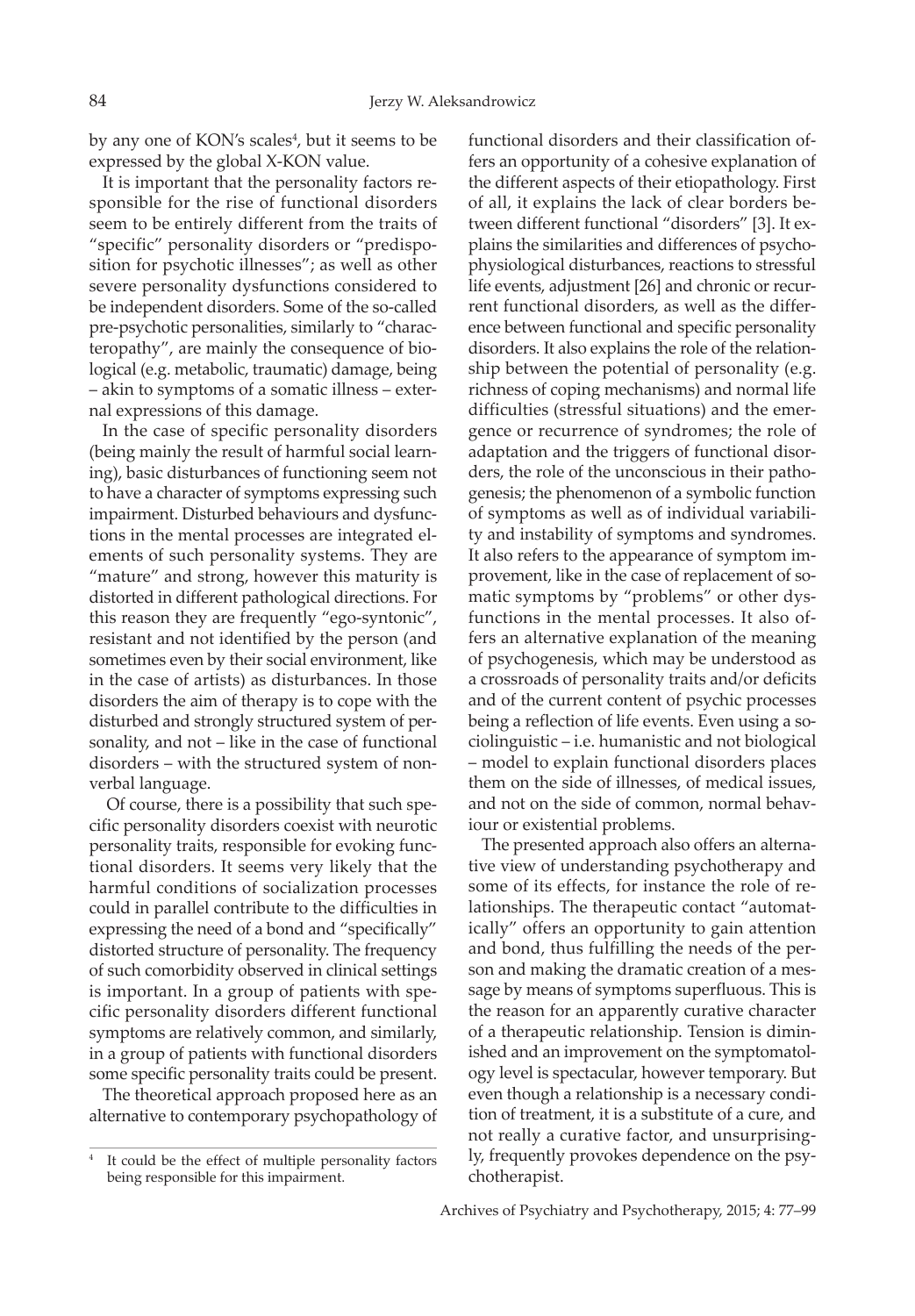This approach underlines the importance of the "here and now" state of the psychic processes, especially of the linguistic skills necessary to gain the other person's presence and attention, rather than concentrating the therapy on past experiences or traumas affecting the attachment in childhood.

It seems particularly important to overcome the conviction that the person's early development is the main or even the only cause of distortions of the adult person's mind<sup>5</sup>. Such determinism is a needless heritage of psychoanalysis. Otherwise, current psychology and psychopathology are to a great extent overgeneralization of some observations, gathered by paediatricians and child psychologists, but not really useful for understanding either the psychology or the psychopathology of adults.

So, if in the "conditioned disorders" and/or "psychophysiological reactions" different forms of helping people (e.g. cognitive–behavioural therapy (CBT)) seems to be adequate, they are not sufficiently curative in other functional disorders. In chronic and recurrent ones the therapy should aim at transformations of the structure of language, thus leading to an exchange of one of its substructures for another one. This means transformation of the parole, using symptoms, into parole using words – a disruption of a substructure of the communication system of an illness quality. This is possible, provoking by feedback, to replace the disturbances of functions by words, and to learn (or re-learn) the use of a common language aiming at receiving attention and bond.

Such a therapy should be different from education in some theoretical approaches, being the essence of all therapies that lead to insight interpretations and explanations. Sharing psychological knowledge by the therapist with the patient leads to a replacement of a functional disorders' language with a language of the therapist's theory. Not neglecting the role of the "name" and rationalization as unspecific treating factors, they

Archives of Psychiatry and Psychotherapy, 2015; 4: 77–99

rarely, and only by chance, are really curative. This proposal is also different from the "transtheoretical" rules of provoking change [27], very useful in "helping" psychotherapy (counselling) but hardly adequate for treating functional disorders.

In every disorder, a reliable therapy must be coherent with its psychopathology. So, a successful psychotherapy of functional disorders is possible only if the concepts concerning their essence and etiology will be more reliable than those currently available. Perhaps the presented approach may be at least a signpost for constructing a more useful theory of the psychopathology of functional disorders.

#### **REFERENCES**

- 1. American Psychiatric Association. The Diagnostic and Statistical Manual of Mental Disorders, Fifth Edition (DSM-5). APA; 2015.
- 2. World Health Organization. International Classification of Diseases, 10th edition (ICD-10). WHO, 2000.
- 3. Aleksandrowicz JW. Neurotic symptoms' frequency. Arch Psychiatry Psychotherapy; 2001, 2 (3), 15-26 (Psychiatr. Pol. 2000, 34 [1] 5-20)
- 4. Fried EI, Tuerlinckx F, Borsboom D. Mental health: more than neurobiology. Nature. 2014; 508: 458.
- 5. Crossley NA, Scott J, Ellison-Wright I, Mechelli A. Neuroimaging distinction between neurological and psychiatric disorders. Br J Psychiatry. 2015; 207(5): 429–434.
- 6. Roiser J. What has neuroscience ever done for us? The Psychologist. 2015; 28(4): 284–287.
- 7. Gelo OCG. On research methods and their philosophical assumptions. Raising the consciousness of researchers, again. Psychotherapie Sozialwissenschaft. 2012; 2: 109.
- 8. Gelo OCG, Vilei A, Maddux JE, Gennaro A. Psychopathology as social construction: the case of anorexia nervosa. J. Construct Psychology. 2015; 28(2): 105–125.
- 9. Aleksandrowicz JW. Diagnoza zaburzeń nerwicowych. In: (Ed. J. Paluchowski) Z zagadnień diagnostyki osobowości. Ossolineum 1983, 59-92.
- 10. Aleksandrowicz JW. Prevalence of neurotic symptoms: a changing pattern. Arch Psychiatry Psychotherapy. 2001; 3(4): 45-69.
- 11. Mielimąka M, Cyranka K, Rutkowski K, Sobanski JA, Dembińska E, Müldner-Nieckowski Ł, et al. Critical reflection on contemporary diagnostic criteria from the perspective of differentiation and dynamics of symptoms in patients with neurotic disorders and disturbances in personality function-

<sup>5</sup> It is evident that early experiences have a strong influence on the development of the mental structure and they could explain psychopathology formation. This makes evident the preventive functions of education. This does not mean that the past (or its traces) is the most important element of the current state of the disordered psyche.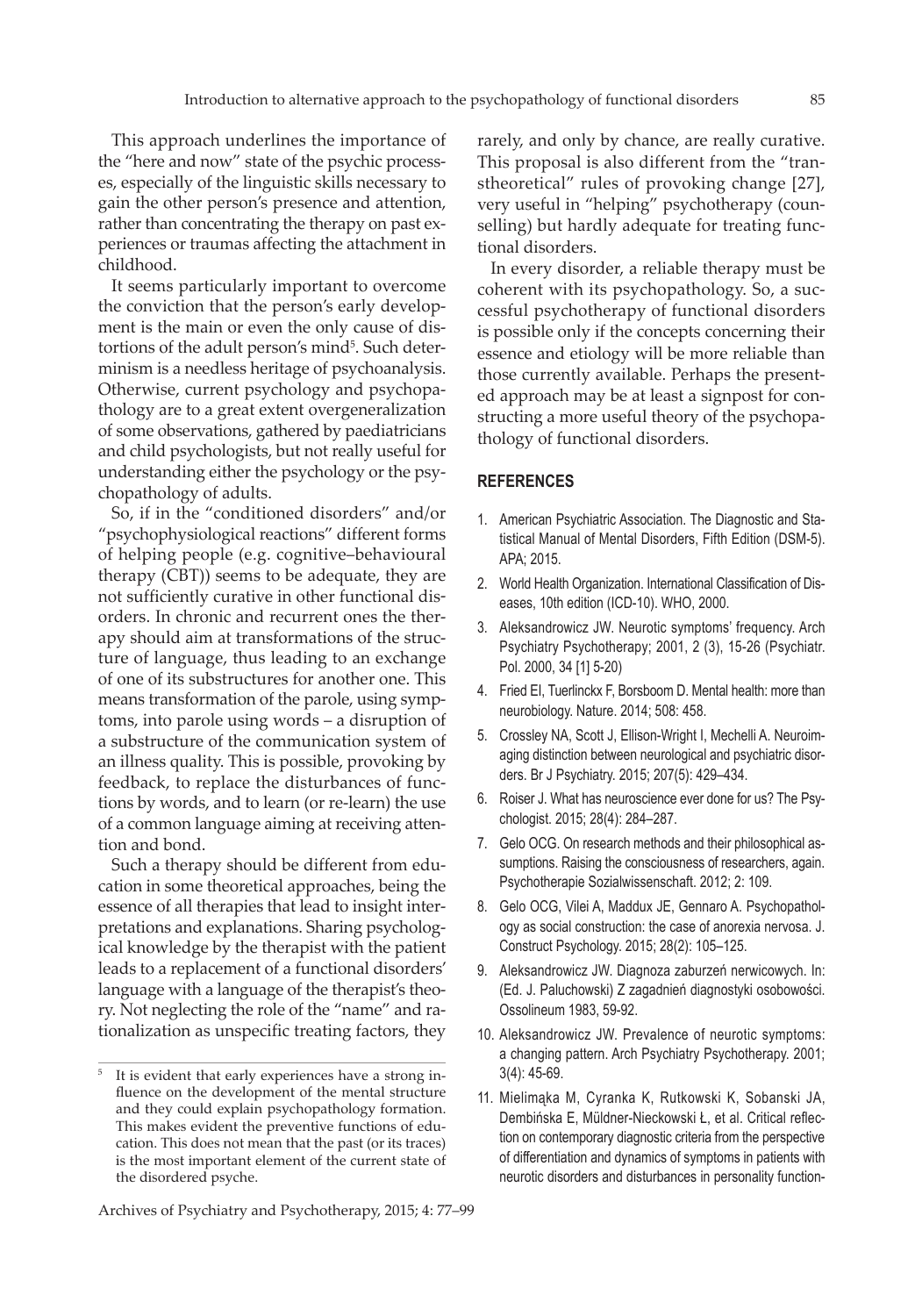ing treated with group psychotherapy [conference abstract]. SPR Conference Klagenfurt. 2015.

- 12. Cyranka K, Rutkowski K, Mielimąka M, Sobański JA, Smiatek-Mazgaj B, Klasa K, et al. Changes in personality functioning as a result of group psychotherapy with elements of individual psychotherapy in persons with neurotic and personality disorders – MMPI-2. Psychiatr Pol. 2015; 25 [published ahead of print].
- 13. Mielimąka M, Rutkowski K, Cyranka K, Sobański J, Dembinska E, Muldner-Nieckowski Ł. Trait and state anxiety in patients treated with intensive short-term group psychotherapy for neurotic and personality disorders. Psychiatr Pol. 2016; 36 [published ahead of print]. Nr 36
- 14. Aleksandrowicz JW, Klasa K, Sobański JA, Stolarska D. KON-2006 Neurotic Personality Questionnaire. Arch Psychiatry Psychotherapy. 2009; 1: 21–29.
- 15. Aleksandrowicz JW, Klasa K, Sobański JA, Stolarska D. Kwestionariusz Osobowości Nerwicowej KON-2006 [Neurotic Personality Questionnaire KON-2006]. Kraków: Biblioteka Psychiatrii Polskiej; 2006.
- 16. Trabczyński P. 'Personal factors of neurotic disorders (cross cultural analysis) – thesis PhD. St. Petersburg University; 2009.
- 17. Jeżkova V. Diagnosticka hodnota dotaznika KON-2006. Doctors thesis. Masarykova Univ. Bratislava, 2013.
- 18. Bowlby J. Attachment. Penguin Press: London; 1969.
- 19. Brown D, Hawkins Rodgers Y, Kapadia K. Multicultural considerations for the application of attachment theory. Am J Psychother. 2008; 62(4): 353–639.
- 20. Chomsky N. Language and Mind. New York: Harcourt Brace & World, Inc., 1968.
- 21. Levin K. Resolving Social Conflicts and Field Theory in Social Science. Washington, DC: American Psychological Association: 1946.
- 22. Aleksandrowicz JW. Neurosis as a dynamic structure of communication in a psychosocial field. Dyn Psychiatry. 1984; 84: 72–84.
- 23. Aleksandrowicz JW. The "structural-linguistic" theory of neurosis and its therapeutic consequences. Medit J Soc Psychiatry. 1986; 2: 121–125.
- 24. Lacan J. Ecrits. Editions du Seuil: Paris; 1966.
- 25. Piaget J. Strukturalizm. PWN: Warszawa; 1972.
- 26. Casey P, Jabbar F. Adjustment disorder considered. Adv Psychiatr Treat. 2013; 19: 99–107.
- 27. Prochaska JO, Norcross JC. Systems of Psychotherapy: A Transtheoretical Analysis. Brooks/Cole; 2003.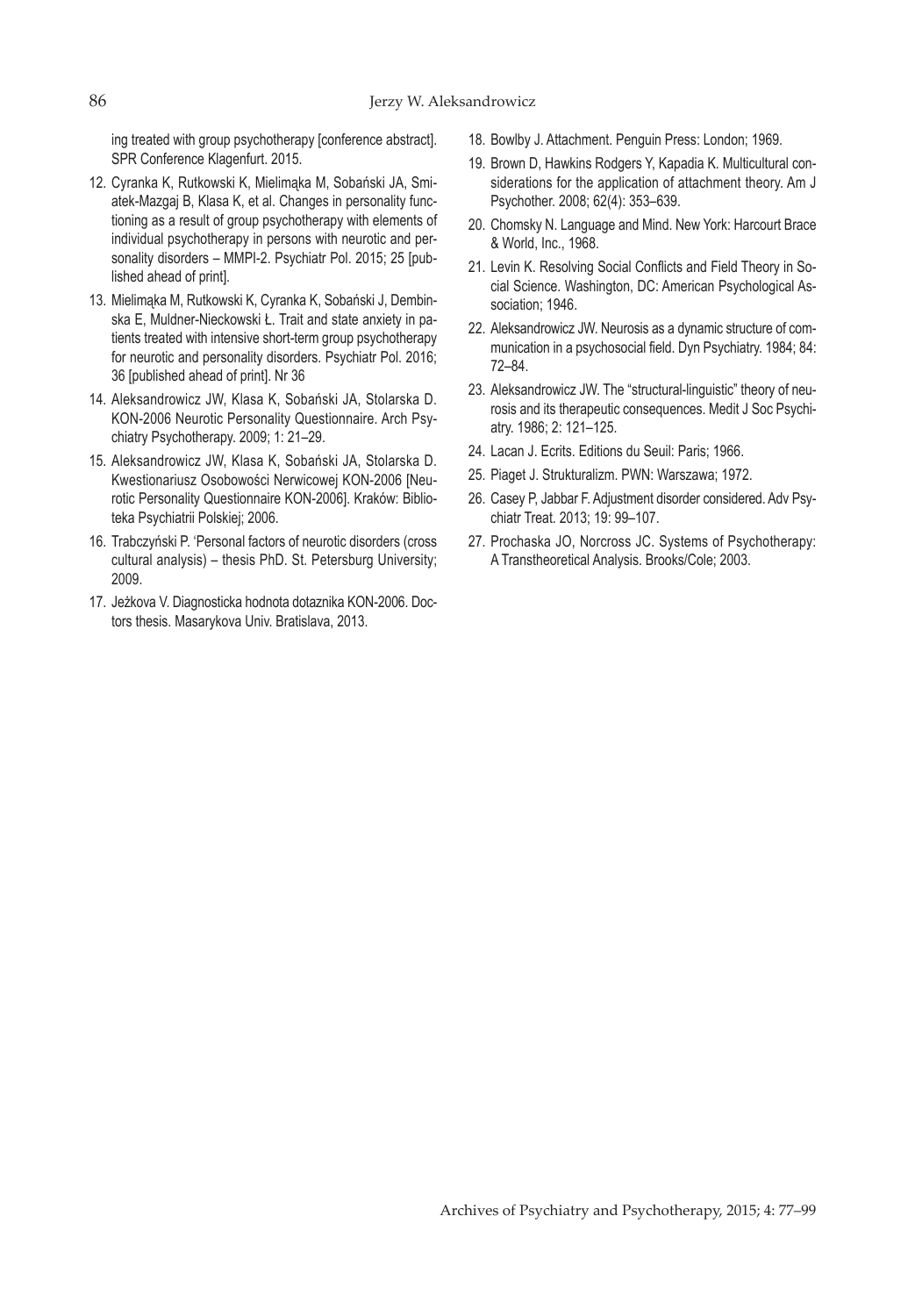## **APPENDIX 1**

## **ITEMS OF NEUROTIC PERSONALITY QUESTIONNAIRE KON-2006**

The questionnaire is composed of a set of questions concerning various characteristics, preferences, tendencies, attitudes, views, etc. There are no right or wrong answers, after all, every person is different. Please answer honestly and without longer reflection, especially without considering "how the question should be answered" – the proper diagnosis of a health condition requires that you present yourself as you really are. Only one answer can be given to each question: "yes" or "no". Please choose and indicate the one which seems to be right. If some wording is not clear, and it is difficult to decide, because, for instance, both options seem likely – please consult the person carrying out the examination. Before you finish completing the questionnaire, please check if each question has an answer marked.

| $\cup$ | The instruction on how to complete the questionnaire is clear.                                 | <b>YES</b> | <b>NO</b>      |
|--------|------------------------------------------------------------------------------------------------|------------|----------------|
|        | 0 Is the instruction on how to complete the questionnaire clear                                | <b>YES</b> | NO.            |
|        |                                                                                                |            |                |
|        | 1 I care about being liked by everyone.                                                        | <b>YES</b> | <b>NO</b>      |
|        | 2 I think for a long time before I make a decision.                                            | <b>YES</b> | <b>NO</b>      |
| 3      | My way of acting is often misunderstood by other people.                                       | <b>YES</b> | NO.            |
|        | 4 I often take a risk only for the pleasure of risking.                                        | <b>YES</b> | NO.            |
| 5      | It annoys me when someone is glad.                                                             | <b>YES</b> | <b>NO</b>      |
|        | 6 I often do things I am asked for against myself.                                             | <b>YES</b> | <b>NO</b>      |
| 7      | I always decide myself about what I want to do.                                                | <b>YES</b> | ΝO             |
| 8      | It is difficult for me to approach someone I would like to meet.                               | <b>YES</b> | ΝO             |
| 9      | I usually have enough energy when I need it most.                                              | <b>YES</b> | <b>NO</b>      |
|        | 10 People often "walk all over me".                                                            | <b>YES</b> | <b>NO</b>      |
| 11     | There are not many things that give me pleasure.                                               | <b>YES</b> | <b>NO</b>      |
|        | 12 I often cannot present my abilities.                                                        | <b>YES</b> | <b>NO</b>      |
|        | 13 I rarely reveal my feelings, even to my friends.                                            | <b>YES</b> | <b>NO</b>      |
|        | 14 I am terribly ugly.                                                                         | <b>YES</b> | <b>NO</b>      |
|        | 15 I am lucky in everything I do.                                                              | <b>YES</b> | <b>NO</b>      |
|        | 16 I allow to be directed to often.                                                            | <b>YES</b> | ΝO             |
|        | 17 Usually, when I have to change something in my life, I feel tension and lack of confidence. | <b>YES</b> | <b>NO</b>      |
| 18     | It is stupid to contribute to others people's successes.                                       | <b>YES</b> | <b>NO</b>      |
|        | 19 Bad weather completely upsets me.                                                           | <b>YES</b> | <b>NO</b>      |
|        | 20 I know well what is good and what is evil.                                                  | <b>YES</b> | <b>NO</b>      |
|        | 21 I am good for nothing, I will never achieve anything in life.                               | <b>YES</b> | <b>NO</b>      |
|        | 22 I like sexual arousal.                                                                      | <b>YES</b> | <b>NO</b>      |
| 23     | It is not possible to share feelings with someone who has not experienced what I have.         | <b>YES</b> | ΝO             |
| 24     | My docility impedes my life.                                                                   | <b>YES</b> | <b>NO</b>      |
|        | 25 I often have a feeling of inner emptiness.                                                  | <b>YES</b> | <b>NO</b>      |
|        | 26 I know that I will not fend for myself in the future.                                       | <b>YES</b> | NO.            |
| 27 -   | Nobody really cares about me.                                                                  | <b>YES</b> | N <sub>O</sub> |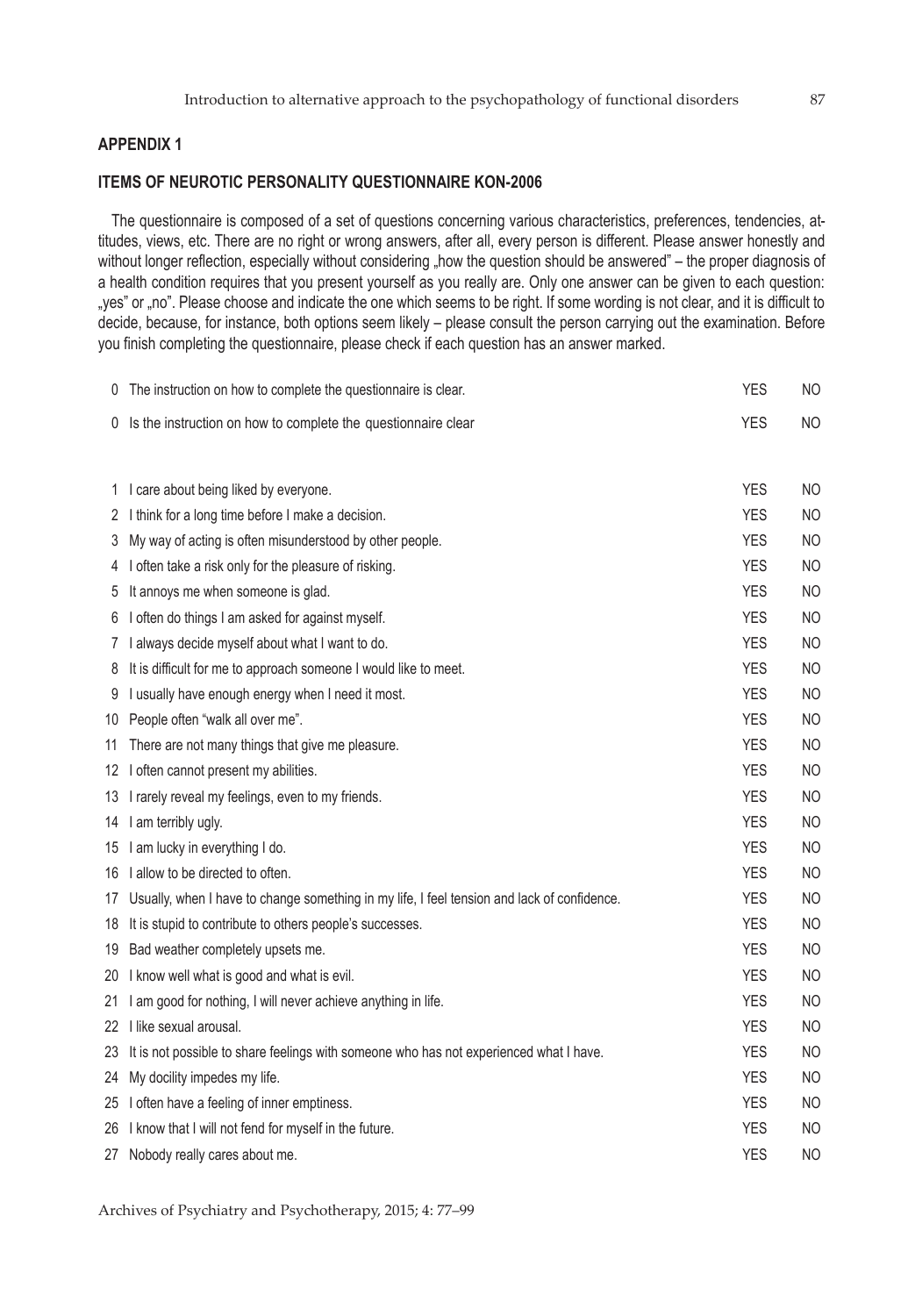Jerzy W. Aleksandrowicz

| 28 | I like making decisions quickly.                                                                 | <b>YES</b> | <b>NO</b>      |
|----|--------------------------------------------------------------------------------------------------|------------|----------------|
| 29 | I often feel mentally weak.                                                                      | <b>YES</b> | <b>NO</b>      |
| 30 | I have a good rapport with people.                                                               | <b>YES</b> | <b>NO</b>      |
| 31 | I like to have fun.                                                                              | <b>YES</b> | <b>NO</b>      |
| 32 | Working is more difficult for me that for other people.                                          | <b>YES</b> | <b>NO</b>      |
| 33 | My interests change frequently.                                                                  | <b>YES</b> | <b>NO</b>      |
| 34 | In the morning I usually vigorously jump out of bed.                                             | <b>YES</b> | <b>NO</b>      |
| 35 | I cry while watching sad movies more often than others.                                          | <b>YES</b> | <b>NO</b>      |
| 36 | I am driven first of all by my instinct, intuition.                                              | <b>YES</b> | <b>NO</b>      |
| 37 | I am very sensitive.                                                                             | <b>YES</b> | <b>NO</b>      |
| 38 | Even when things go wrong for me, I do not lose hope that there still is some way out.           | <b>YES</b> | <b>NO</b>      |
| 39 | I feel that nobody needs me.                                                                     | <b>YES</b> | <b>NO</b>      |
| 40 | There are some superior forces that decide for me.                                               | <b>YES</b> | <b>NO</b>      |
| 41 | I have a lot of strength in me, I do not have to force myself to activity.                       | <b>YES</b> | <b>NO</b>      |
| 42 | People say that I am as stubborn as a mule.                                                      | <b>YES</b> | <b>NO</b>      |
| 43 | Other people's happiness annoys me.                                                              | <b>YES</b> | <b>NO</b>      |
| 44 | I almost always feel lonely.                                                                     | <b>YES</b> | <b>NO</b>      |
| 45 | It sometimes scares me how much I can get furious with myself.                                   | <b>YES</b> | <b>NO</b>      |
| 46 | I often explore myself to exhaustion.                                                            | <b>YES</b> | <b>NO</b>      |
| 47 | I happen to beat a family member or a friend.                                                    | <b>YES</b> | <b>NO</b>      |
| 48 | I like doing something dangerous.                                                                | <b>YES</b> | <b>NO</b>      |
| 49 | I find it difficult to differentiate which matter is more important and which is less important. | <b>YES</b> | <b>NO</b>      |
| 50 | I feel more self-confident than most people.                                                     | <b>YES</b> | <b>NO</b>      |
| 51 | I like to be alone.                                                                              | <b>YES</b> | <b>NO</b>      |
|    | 52 After I quarrel with somebody, I am very angry with myself.                                   | <b>YES</b> | <b>NO</b>      |
| 53 | I am certain that supernatural forces exist.                                                     | <b>YES</b> | <b>NO</b>      |
|    | 54 I like to be in the spotlight.                                                                | <b>YES</b> | <b>NO</b>      |
|    | 55 I am frequently insulted.                                                                     | <b>YES</b> | N <sub>O</sub> |
| 56 | Games and betting for money excite me.                                                           | <b>YES</b> | <b>NO</b>      |
| 57 | Only my own needs are important.                                                                 | <b>YES</b> | NO             |
| 58 | I often wonder if I can trust my acquaintances.                                                  | <b>YES</b> | NO             |
| 59 | I often think about the people I have harmed.                                                    | <b>YES</b> | <b>NO</b>      |
| 60 | Sometimes I have the feeling that something terrible will happen.                                | <b>YES</b> | <b>NO</b>      |
| 61 | I quarrel frequently.                                                                            | <b>YES</b> | NO             |
| 62 | I usually quickly forgive those who have treated me badly.                                       | <b>YES</b> | <b>NO</b>      |
| 63 | The effects of my actions do not depend on me.                                                   | <b>YES</b> | <b>NO</b>      |
| 64 | I feel connected with all the people around me.                                                  | <b>YES</b> | NO             |
| 65 | Usually, before I make a decision, I meticulously analyze all the facts and details.             | <b>YES</b> | <b>NO</b>      |
| 66 | I would like to possess a special power, such as nobody else has.                                | <b>YES</b> | <b>NO</b>      |
| 67 | When someone is angry with me, I wait until their anger passes.                                  | <b>YES</b> | <b>NO</b>      |
| 68 | I usually do what I consider to be right.                                                        | <b>YES</b> | NO             |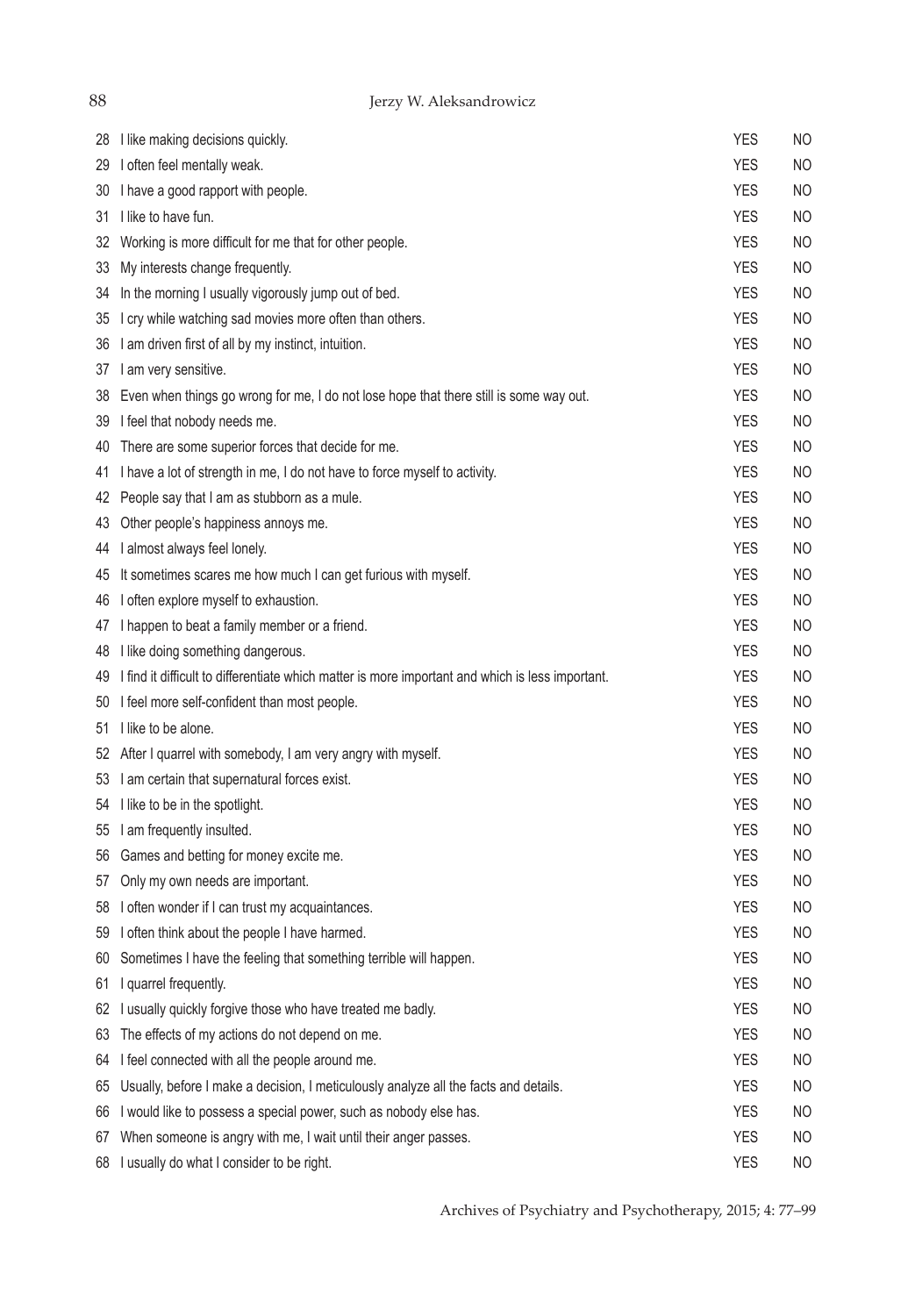| 69  | I get easily worried about trifle things.                                               | YES        | NO             |
|-----|-----------------------------------------------------------------------------------------|------------|----------------|
| 70  | I know what I am heading for in life.                                                   | <b>YES</b> | N <sub>O</sub> |
| 71  | When I am in a difficult situation, there is always someone to help me.                 | <b>YES</b> | N <sub>O</sub> |
| 72  | It happens frequently that strangers stare at me critically.                            | <b>YES</b> | N <sub>O</sub> |
| 73  | There are spirits that help or harm.                                                    | <b>YES</b> | <b>NO</b>      |
| 74  | I think for a very long time before I choose something.                                 | <b>YES</b> | N <sub>O</sub> |
| 75  | When someone is saying drivels, I usually tell him/her about it.                        | <b>YES</b> | N <sub>O</sub> |
| 76  | Most of the people close to me completely do not understand me.                         | <b>YES</b> | N <sub>O</sub> |
| 77  | Difficult situation is a challenge or a chance.                                         | <b>YES</b> | N <sub>O</sub> |
| 78  | I know that I am often unbearable.                                                      | <b>YES</b> | N <sub>O</sub> |
| 79  | Religion helps me in life.                                                              | <b>YES</b> | <b>NO</b>      |
| 80  | I often pay back the people who have hurt me.                                           | <b>YES</b> | <b>NO</b>      |
| 81  | If I forget to be careful, I often fail.                                                | <b>YES</b> | <b>NO</b>      |
| 82  | I enjoy someone else's misfortune.                                                      | <b>YES</b> | N <sub>O</sub> |
| 83  | I like inventing new modes of action.                                                   | <b>YES</b> | N <sub>O</sub> |
| 84  | I do everything very slowly.                                                            | <b>YES</b> | <b>NO</b>      |
| 85  | Being understanding to people does not lead to anything good.                           | <b>YES</b> | N <sub>O</sub> |
| 86  | When I have problems, I work out a plan of action and I follow it.                      | <b>YES</b> | N <sub>O</sub> |
| 87  | My relations with people break down and improve alternately.                            | <b>YES</b> | <b>NO</b>      |
| 88  | I am often plagued by memories of the wrong things I have done.                         | <b>YES</b> | N <sub>O</sub> |
| 89  | I like to play tricks.                                                                  | <b>YES</b> | N <sub>O</sub> |
| 90  | I am afraid to do something new.                                                        | <b>YES</b> | <b>NO</b>      |
| 91  | I have no influence on what I am like.                                                  | <b>YES</b> | <b>NO</b>      |
| 92  | I find it difficult to work when nobody helps me.                                       | <b>YES</b> | N <sub>O</sub> |
| 93  | I am excited and pleased about every change in my life.                                 | <b>YES</b> | <b>NO</b>      |
| 94  | Before I sign any document, I always read it whole carefully.                           | <b>YES</b> | <b>NO</b>      |
| 95  | I have difficulties with giving orders.                                                 | <b>YES</b> | <b>NO</b>      |
| 96  | I believe that miracles do happen.                                                      | <b>YES</b> | NO             |
| 97  | It is easy to hurt me.                                                                  | <b>YES</b> | NO             |
| 98  | In situations where there are many options to choose from, I cannot decide on anything. | <b>YES</b> | N <sub>O</sub> |
| 99  | I prefer "going the whole hog" rather than being too cautious.                          | <b>YES</b> | N <sub>O</sub> |
| 100 | My relations with people are not as good they should be.                                | <b>YES</b> | <b>NO</b>      |
| 101 | I often try to do more than I am actually able to.                                      | <b>YES</b> | N <sub>O</sub> |
| 102 | I am less vigorous than most people.                                                    | <b>YES</b> | N <sub>O</sub> |
| 103 | When things get difficult, I fantasize that they are entirely different.                | <b>YES</b> | N <sub>O</sub> |
|     | 104 When someone shows me kindness, I wonder what lies behind it.                       | <b>YES</b> | N <sub>O</sub> |
| 105 | They sometimes tell me that I have too high opinion of myself.                          | <b>YES</b> | N <sub>O</sub> |
| 106 | During family celebrations I feel alienated.                                            | <b>YES</b> | N <sub>O</sub> |
|     | 107 When I am in a difficult situation, I accept the fate.                              | <b>YES</b> | N <sub>O</sub> |

- 
- 108 Strong emotions should be avoided, they tire you out too much. The match of the Strong emotions of NO 109 I could devote my life to making the world a better place.<br>
YES NO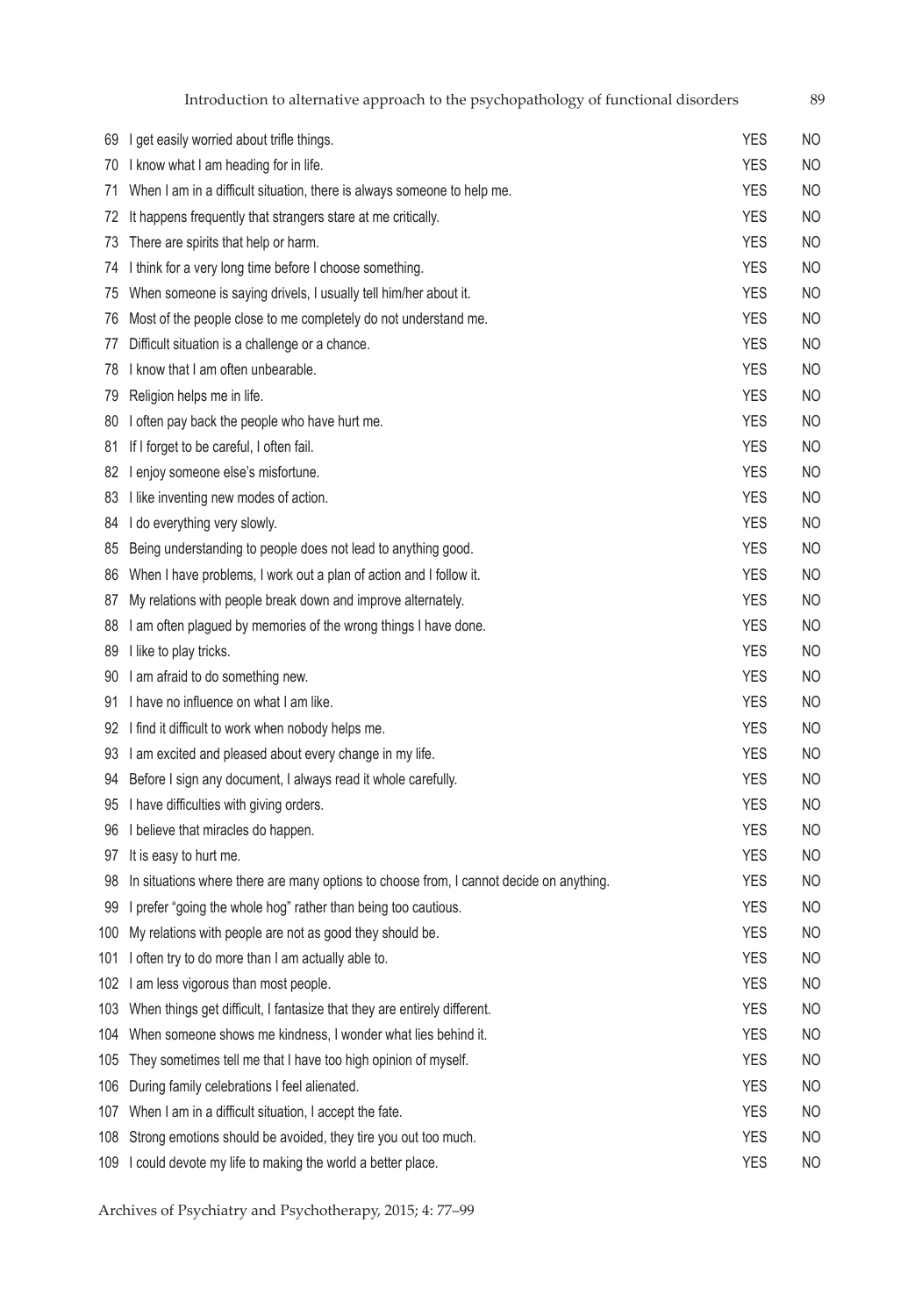Jerzy W. Aleksandrowicz

|     | 110 Life is a constant effort for me.                                            | <b>YES</b> | <b>NO</b> |
|-----|----------------------------------------------------------------------------------|------------|-----------|
| 111 | Typically I have a lot of energy throughout the day.                             | <b>YES</b> | <b>NO</b> |
| 112 | I easily lose control of myself.                                                 | <b>YES</b> | NO        |
| 113 | I often burst out for trivial reasons.                                           | <b>YES</b> | NO        |
| 114 | I often have no strength to finish what I want to do.                            | <b>YES</b> | <b>NO</b> |
| 115 | It is difficult for me to accept any refusal.                                    | <b>YES</b> | NO        |
| 116 | I am always relaxed, even when everyone around me is nervous.                    | <b>YES</b> | <b>NO</b> |
| 117 | I want to have greater wealth than others.                                       | <b>YES</b> | <b>NO</b> |
| 118 | I easily talk about my personal problems, even to the people I do not know well. | <b>YES</b> | <b>NO</b> |
| 119 | Most people are not worth a lot.                                                 | <b>YES</b> | <b>NO</b> |
| 120 | I change my mind depending on who am I talking to.                               | <b>YES</b> | NO        |
| 121 | One should always stick to the rules.                                            | <b>YES</b> | NO        |
| 122 | I often get angry with myself.                                                   | <b>YES</b> | NO        |
|     | 123 I am afraid of insolent people.                                              | <b>YES</b> | <b>NO</b> |
|     | 124 I often feel discouraged with how my life has worked out.                    | <b>YES</b> | NO        |
|     | 125 I often say something impulsively, which I regret later on.                  | <b>YES</b> | NO        |
| 126 | I give up my plans very often.                                                   | <b>YES</b> | <b>NO</b> |
| 127 | I want to act in such a way to satisfy anyone.                                   | <b>YES</b> | NO        |
| 128 | My pleasures are more important than the other person's problems.                | <b>YES</b> | <b>NO</b> |
| 129 | I often take over the leadership role while working with others.                 | <b>YES</b> | <b>NO</b> |
| 130 | I frequently lie as otherwise I will end up at a loss.                           | <b>YES</b> | NO        |
| 131 | Failures discourage me to everything.                                            | <b>YES</b> | <b>NO</b> |
|     | 132 I have sometimes volunteered for unpleasant tasks.                           | <b>YES</b> | NO        |
|     | 133 I almost always make decisions based on a first impression.                  | <b>YES</b> | NO        |
|     | 134 I do have things I can be proud of.                                          | <b>YES</b> | NO        |
|     | 135 levade rules frequently.                                                     | <b>YES</b> | <b>NO</b> |
|     | 136 Attractive people make me feel very embarrassed and shy.                     | <b>YES</b> | <b>NO</b> |
|     | 137 I usually direct myself according to horoscopes and fortune telling.         | <b>YES</b> | <b>NO</b> |
|     | 138 I am a very delicate person.                                                 | <b>YES</b> | <b>NO</b> |
| 139 | After I quarrel with someone, I do not speak to that person for some time.       | <b>YES</b> | NO        |
| 140 | I can refuse.                                                                    | <b>YES</b> | <b>NO</b> |
| 141 | I often ponder over what am I like.                                              | <b>YES</b> | <b>NO</b> |
| 142 | I like flirting.                                                                 | <b>YES</b> | <b>NO</b> |
|     | 143 I think that I will be very lucky in the future.                             | <b>YES</b> | <b>NO</b> |
|     | 144 I am usually composed.                                                       | <b>YES</b> | NO        |
|     | 145 I give much thought to what I do very often.                                 | <b>YES</b> | NO        |
|     | 146 When I get angry I tend to hit someone or throw things.                      | <b>YES</b> | <b>NO</b> |
| 147 | I have experienced the influence of supernatural forces.                         | <b>YES</b> | NO        |
| 148 | When I lose support in a close person, I must find someone to take care of me.   | <b>YES</b> | NO        |
|     | 149 I am often a victim of a confluence of adverse circumstances.                | <b>YES</b> | NO        |
|     | 150 Nobody is interested in what I feel.                                         | <b>YES</b> | <b>NO</b> |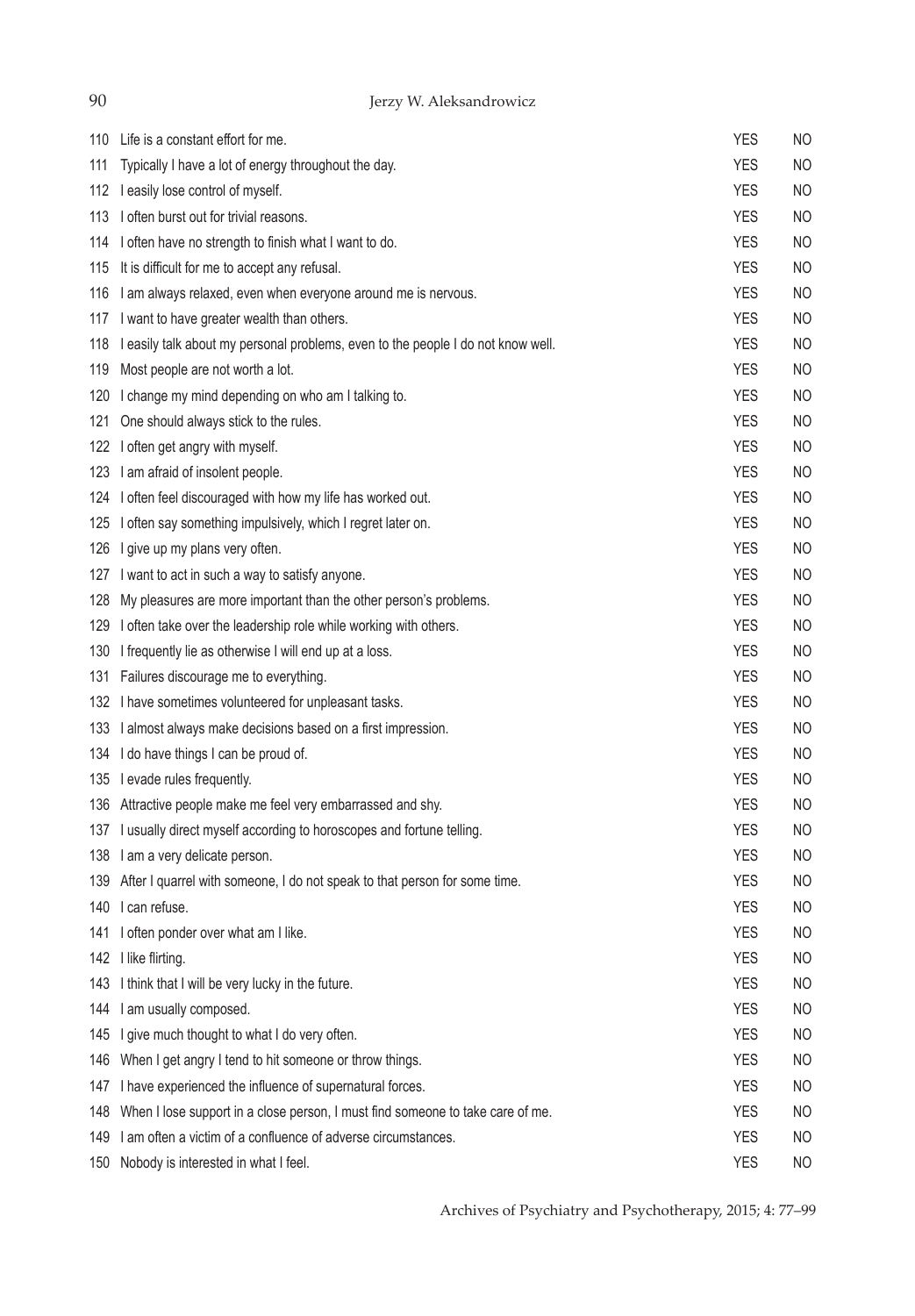|     | Introduction to alternative approach to the psychopathology of functional disorders |            | 91             |
|-----|-------------------------------------------------------------------------------------|------------|----------------|
|     | 151 I have too little faith in me.                                                  | <b>YES</b> | <b>NO</b>      |
| 152 | People often tell me that I show no consideration for others.                       | <b>YES</b> | <b>NO</b>      |
|     | 153 I am usually satisfied with myself.                                             | <b>YES</b> | <b>NO</b>      |
| 154 | Nothing works out in my life the way I would like to.                               | <b>YES</b> | NO             |
|     | 155 I am so overworked that I have no time for entertainment.                       | <b>YES</b> | <b>NO</b>      |
|     | 156 I know that I am worth less than others.                                        | <b>YES</b> | <b>NO</b>      |
| 157 | I pay special attention to details in everything I do.                              | <b>YES</b> | <b>NO</b>      |
|     | 158 When I am in a difficult situation I expect that something will save me.        | <b>YES</b> | <b>NO</b>      |
|     | 159 I do not sleep well in a new place.                                             | <b>YES</b> | NO             |
|     | 160 Even when everything goes well, I often give up.                                | <b>YES</b> | <b>NO</b>      |
| 161 | It is unfair that others have more than I do.                                       | <b>YES</b> | <b>NO</b>      |
|     | 162 People accuse me of being too independent, because I do not do what they want.  | <b>YES</b> | <b>NO</b>      |
|     | 163 I could easily move out to some other place.                                    | <b>YES</b> | <b>NO</b>      |
|     | 164 I am frequently disappointed with people.                                       | <b>YES</b> | <b>NO</b>      |
|     | 165 No matter how great the difficulties are I always hope for the best.            | <b>YES</b> | NO             |
|     | 166 My life is meaningless.                                                         | <b>YES</b> | <b>NO</b>      |
|     | 167 I like to share all my experiences and feelings with my friends.                | <b>YES</b> | <b>NO</b>      |
|     | 168 I often miss life chances because I withdraw needlessly.                        | <b>YES</b> | <b>NO</b>      |
|     | 169 I am a pedant.                                                                  | <b>YES</b> | <b>NO</b>      |
|     | 170 Even when I am trying my best, I do not work as fast as others.                 | <b>YES</b> | <b>NO</b>      |
| 171 | My mood swings exhaust everyone, even myself.                                       | <b>YES</b> | <b>NO</b>      |
|     | 172 I often dream that I am a millionaire.                                          | <b>YES</b> | <b>NO</b>      |
| 173 | Making quick decisions is difficult for me.                                         | <b>YES</b> | NO             |
| 174 | I am ready to sacrifice my own matters only to be liked.                            | <b>YES</b> | <b>NO</b>      |
|     | 175 l often wonder how others relate to me.                                         | <b>YES</b> | <b>NO</b>      |
|     | 176 I have a tendency to worry without any special reason.                          | <b>YES</b> | <b>NO</b>      |
|     | 177 Any kind of oddity, strangeness, unnaturalness annoys me.                       | <b>YES</b> | NO             |
|     | 178 I frequently do things against my will.                                         | <b>YES</b> | <b>NO</b>      |
| 179 | I usually hope that someone else will solve my problems for me.                     | <b>YES</b> | <b>NO</b>      |
| 180 | I demand from myself more than most people do.                                      | <b>YES</b> | <b>NO</b>      |
| 181 | When I am among people, I often have a feeling of loneliness.                       | <b>YES</b> | N <sub>O</sub> |
| 182 | I usually feel that everything will be fine.                                        | <b>YES</b> | <b>NO</b>      |
| 183 | Sometimes I humiliate myself.                                                       | <b>YES</b> | NO             |
| 184 | I often belatedly realize that I have needlessly let myself to be convinced.        | <b>YES</b> | <b>NO</b>      |
| 185 | It is worse for me than for others.                                                 | <b>YES</b> | <b>NO</b>      |
| 186 | Sometimes I do something dangerous just for pleasure.                               | <b>YES</b> | NO             |
|     | 187 I do not care at all whether people like me or not.                             | <b>YES</b> | N <sub>O</sub> |
| 188 | I often feel like a powder keg before an explosion.                                 | <b>YES</b> | N <sub>O</sub> |
| 189 | I can be very resolute when the situation demands it.                               | <b>YES</b> | NO             |
| 190 | Other people have too much control over me.                                         | <b>YES</b> | NO             |
|     | 191 It is not worth losing time with the people who mean nothing.                   | <b>YES</b> | <b>NO</b>      |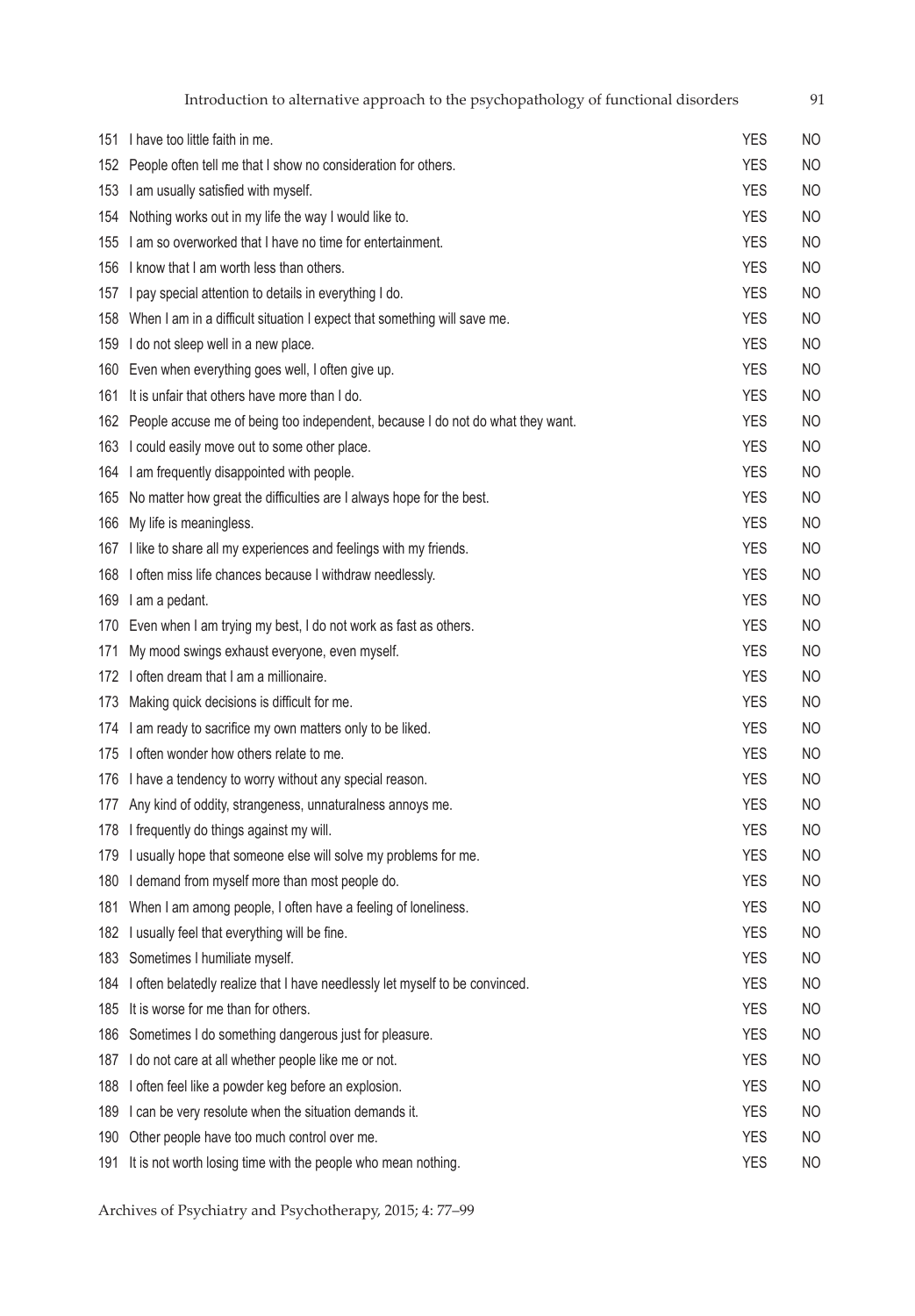| 92  | Jerzy W. Aleksandrowicz                                                             |            |                |
|-----|-------------------------------------------------------------------------------------|------------|----------------|
|     | 192 I always must be certain that I have not made any mistake.                      | <b>YES</b> | NO             |
| 193 | After I quarrel with someone, I try to quickly reconcile.                           | <b>YES</b> | NO             |
| 194 | I like when someone directs the things I am supposed to do.                         | <b>YES</b> | <b>NO</b>      |
| 195 | It is difficult to convince me, I do not change my mind easily.                     | <b>YES</b> | <b>NO</b>      |
| 196 | I often wait for someone else to take the initiative.                               | <b>YES</b> | <b>NO</b>      |
|     | 197 I can think clearly in difficult situations.                                    | <b>YES</b> | <b>NO</b>      |
| 198 | My life depends on circumstances which I have no impact on.                         | <b>YES</b> | NO             |
| 199 | It irritates me when someone interrupts in what I do.                               | <b>YES</b> | <b>NO</b>      |
| 200 | I "get lost" in life.                                                               | <b>YES</b> | <b>NO</b>      |
| 201 | In situations of tension and rush, I feel completely helpless.                      | <b>YES</b> | NO             |
|     | 202 When I look at myself in the mirror, I feel disgust.                            | <b>YES</b> | <b>NO</b>      |
|     | 203 I have enough of everything very often.                                         | <b>YES</b> | <b>NO</b>      |
| 204 | I usually go by what I feel in a given moment.                                      | <b>YES</b> | <b>NO</b>      |
| 205 | Every time when I say something about myself, I "get it in the neck".               | <b>YES</b> | <b>NO</b>      |
| 206 | I often imagine that I am someone great.                                            | <b>YES</b> | <b>NO</b>      |
| 207 | I always want to do what I have to as fast as possible.                             | <b>YES</b> | <b>NO</b>      |
| 208 | I am very emotional.                                                                | <b>YES</b> | <b>NO</b>      |
|     | 209 Failures mobilize me to make effort.                                            | <b>YES</b> | <b>NO</b>      |
| 210 | One should always be faithful to the principles, even when they disturb one's life. | <b>YES</b> | <b>NO</b>      |
| 211 | I usually cannot protect myself when someone is hurting me.                         | <b>YES</b> | <b>NO</b>      |
|     | 212 I like travelling.                                                              | <b>YES</b> | NO             |
| 213 | I usually know what should be done.                                                 | <b>YES</b> | <b>NO</b>      |
|     | 214 I prefer to spend my life alone rather than getting involved with someone.      | <b>YES</b> | <b>NO</b>      |
|     | 215 I often have no impact on what I do and how I do it.                            | <b>YES</b> | NO             |
|     | 216 I can deal with my troubles.                                                    | <b>YES</b> | NO             |
|     | 217 leasily return to an interrupted work.                                          | <b>YES</b> | <b>NO</b>      |
|     | 218 Most of the people I know take care only of their own business.                 | <b>YES</b> | N <sub>O</sub> |
| 219 | I deserve to be treated in a special way.                                           | <b>YES</b> | NO             |
| 220 | I am always meticulously thorough, even when I must hurry.                          | <b>YES</b> | <b>NO</b>      |
| 221 | I never doubt in what the people in authority say.                                  | <b>YES</b> | <b>NO</b>      |
| 222 | I want to be admired more than others are.                                          | <b>YES</b> | <b>NO</b>      |
| 223 | My fate depends first and foremost on me.                                           | <b>YES</b> | NO             |
| 224 | Most people are more resourceful than I am.                                         | <b>YES</b> | <b>NO</b>      |
| 225 | I often dream about an ideal romance, which I will have one day.                    | <b>YES</b> | NO             |
| 226 | It infuriates me when someone is making fun of me.                                  | <b>YES</b> | <b>NO</b>      |
| 227 | Music, poetry touch me deeply.                                                      | <b>YES</b> | <b>NO</b>      |
| 228 | I am often cruel to the people close to me.                                         | <b>YES</b> | NO             |
| 229 | I sometimes forget about something that in fact I do not want to do.                | <b>YES</b> | <b>NO</b>      |
| 230 | I frequently have pangs of conscience.                                              | <b>YES</b> | NO             |
| 231 | Sex is one of the most important things in my life.                                 | <b>YES</b> | NO             |
| 232 | In today's world an honest man must lose.                                           | <b>YES</b> | NO             |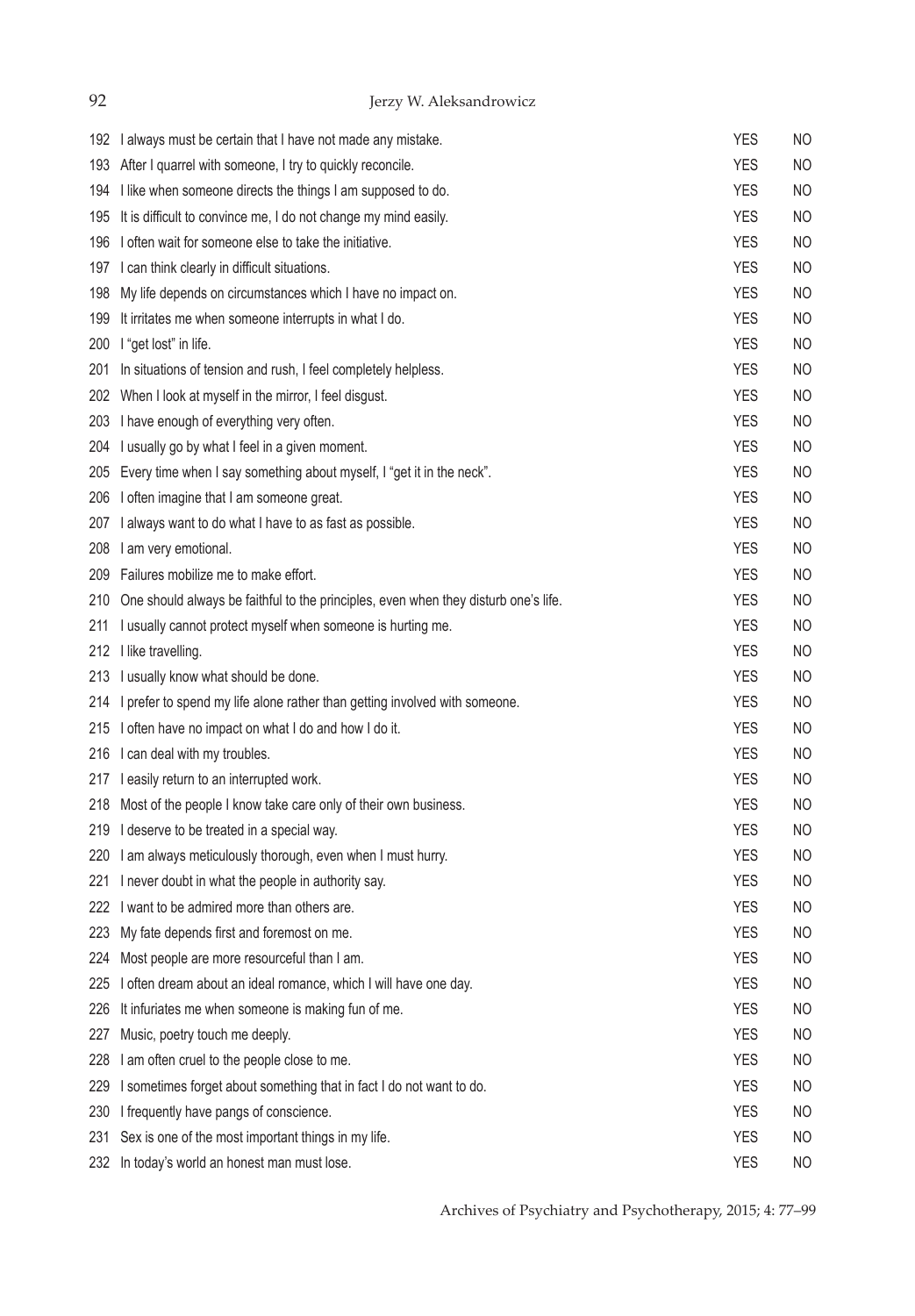|     | Introduction to alternative approach to the psychopathology of functional disorders      |            | 93  |
|-----|------------------------------------------------------------------------------------------|------------|-----|
|     | 233 I usually do things my own way, not yielding to anyone.                              | <b>YES</b> | NO  |
|     | 234 I do not like looking at myself in the mirror.                                       | <b>YES</b> | NO. |
|     | 235 I often behave in a way that annoys the people around me.                            | <b>YES</b> | NO  |
|     | 236 People look for my help and understanding.                                           | <b>YES</b> | NO  |
| 237 | I constantly reproach myself for something.                                              | <b>YES</b> | NO. |
|     | 238 Sometimes I dream about fame, recognition, the position I will attain in the future. | <b>YES</b> | NO  |
|     | 239 Almost every difficulty can be overcome.                                             | <b>YES</b> | NO  |
|     | 240 I have to be careful because it is easy to take advantage of me.                     | <b>YES</b> | NO. |
| 241 | I easily give in during a quarrel.                                                       | <b>YES</b> | NO  |
|     | 242 I get tired more quickly than most people.                                           | <b>YES</b> | NO  |
|     | 243 Every day I am trying to take a step towards the realization of my own goals.        | <b>YES</b> | NO  |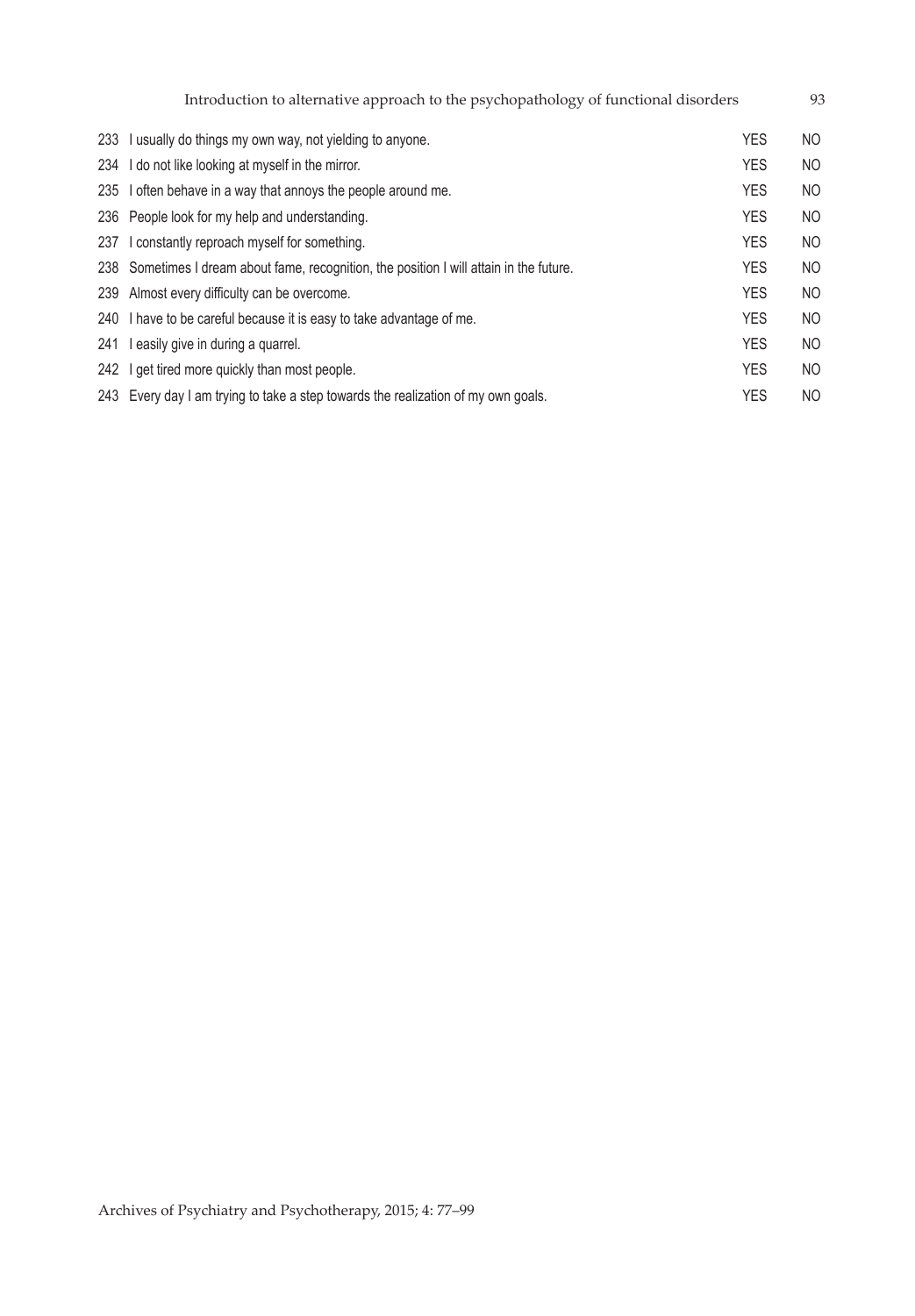## **APPENDIX 2**

## **EXAMPLE OF KON-2006 RESULTS**

(before treatment, 36 years old women, diagnosed as GAD)



SCALES (temporary names): 1. "Feeling of being dependent on the environment"; 2. "Asthenia"; 3. "Negative self-esteem"; 4. "Impulsiveness"; 5. "Difficulties with decision making"; 6. "Sense of alienation"; 7. "Demobilization"; 8. "Tendency to take risks"; 9. "Difficulties in emotional relations"; 10. "Lack of vitality"; 11. "Conviction of own resourcelessness in life"; 12. "Sense of lack of control"; 13. "Deficit in internal locus of control"; 14. "Imagination, indulging in fiction"; 15. "Sense of guilt"; 16. "Difficulties in interpersonal relations"; 17. "Envy"; 18. "Narcissistic attitude"; 19. "Sense of being in danger"; 20. "Exaltation"; 21. "Irrationality"; 22. "Meticulousness"; 23. "Ponderings"; 24. "Sense of being overloaded"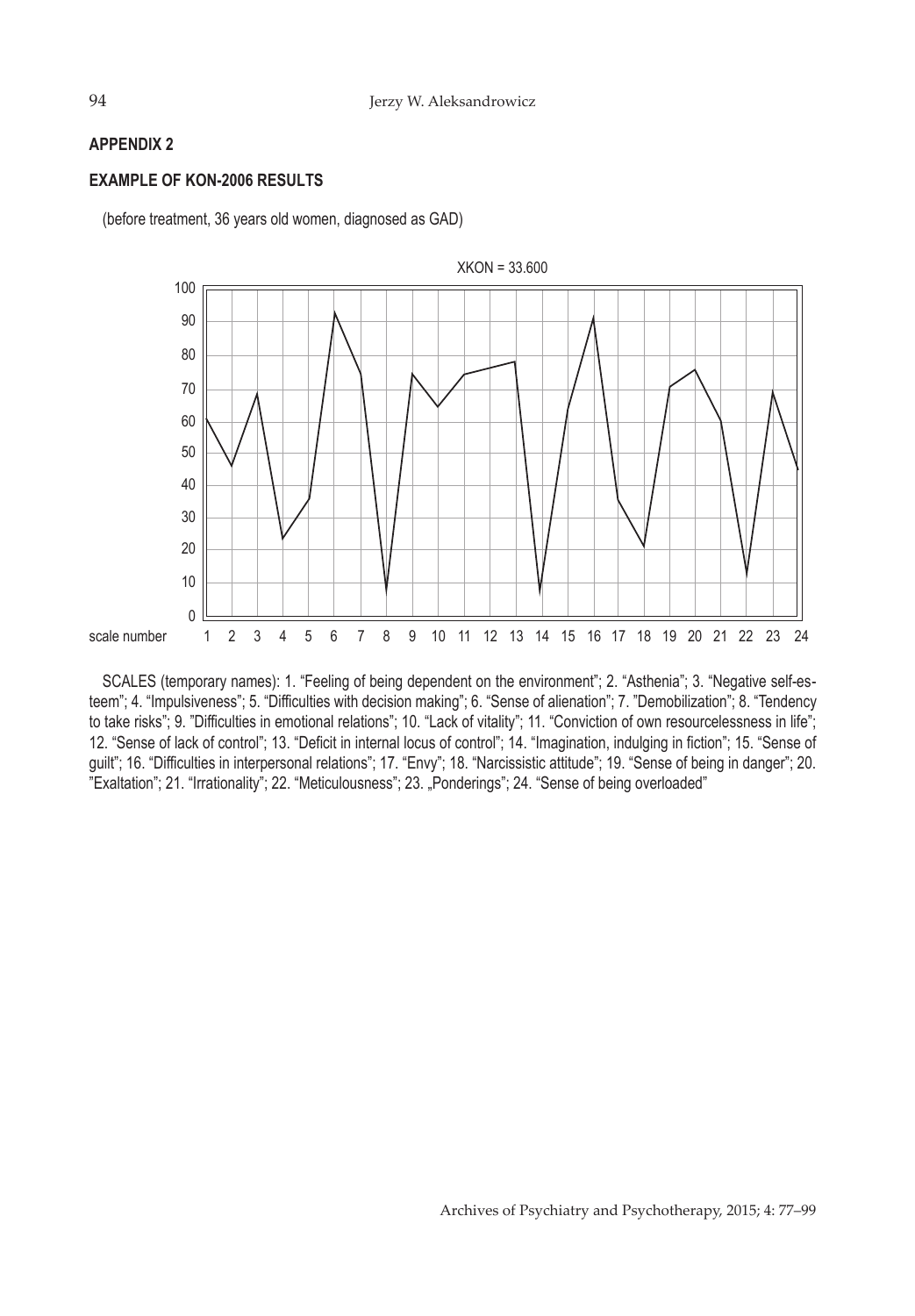## **APPENDIX 3**

# **ITEMS OF SYMPTOM CHECKLIST "O"**

These items concern symptoms and difficulties that sometimes occur in neurotic disorders. Please read every item carefully and circle the answer that best indicates the intensity of your symptoms during the last week. Please use this key:

- $0 =$  this symptom did not occur during the last week
- a = this symptom occurred at a slight intensity during the last week
- b = this symptom occurred at a moderate intensity during the last week
- c = this symptom occurred at a strong intensity during the last week

| 1.  | Fear whenever you are on a balcony/ bridge/ or the edge of a cliff                                                                   | $0$ a $b$ c |
|-----|--------------------------------------------------------------------------------------------------------------------------------------|-------------|
| 2.  | Feelings of sadness (gloom)                                                                                                          | $0$ a $b$ c |
| 3.  | Choking sensations/like the feeling of a "lump" in the throat                                                                        | $0$ a $b$ c |
| 4.  | Persistent feelings of fear without any reason                                                                                       | $0$ a $b$ c |
| 5.  | Frequent crying                                                                                                                      | $0$ a $b$ c |
| 6.  | Feelings of fatigue and weakness in the morning that disappear during the day                                                        | $0$ a $b$ c |
| 7.  | Dissatisfactions with sexual life                                                                                                    | $0$ a $b$ c |
| 8.  | Impressions that familiar things have become unknown and strange                                                                     | $0$ a $b$ c |
| 9.  | Vomiting in stressful situations                                                                                                     | $0$ a $b$ c |
| 10. | Feelings of discomfort in large groups                                                                                               | $0$ a $b$ c |
| 11. | Skin itching or rashes that disappear quickly                                                                                        | $0$ a $b$ c |
| 12. | Checking over and over whether everything is done correctly (the door locked, the oven turned off,<br>and so on)                     | $0$ a $b$ c |
| 13. | Muscle cramps that always happen during certain activities - for example, fingers cramp during writing<br>or playing music and so on | $0$ a $b$ c |
| 14. | <b>Dizziness</b>                                                                                                                     | $0$ a $b$ c |
| 15. | Lack of self-dependence                                                                                                              | $0$ a $b$ c |
| 16. | Feelings of annoying internal tensions                                                                                               | $0$ a $b$ c |
| 17. | Discovering all kinds of serious diseases in , yourself                                                                              | $0$ a $b$ c |
| 18. | Compulsive, bothersome thoughts, words/ or fantasies                                                                                 | $0$ a $b$ c |
| 19. | Nightmares/ frightening dreams                                                                                                       | $0$ a $b$ c |
| 20. | Strong heartbeats (palpitations) without any physical activity                                                                       | $0$ a $b$ c |
| 21. | Fear and other unpleasant sensations whenever staying alone, for example in an empty room and so on                                  | $0$ a $b$ c |
| 22. | Feelings of guilt/ blaming yourself                                                                                                  | $0$ a $b$ c |
| 23. | Loss of sensitivity in parts of the body                                                                                             | $0$ a $b$ c |
| 24. | Petrifying unexplainable fear that stops you from any kind of intensive experiencing of any unpleasant<br>events                     | $0$ a $b$ c |
| 25. | Very intensive experiencing of any unpleasant events                                                                                 | $0$ a $b$ c |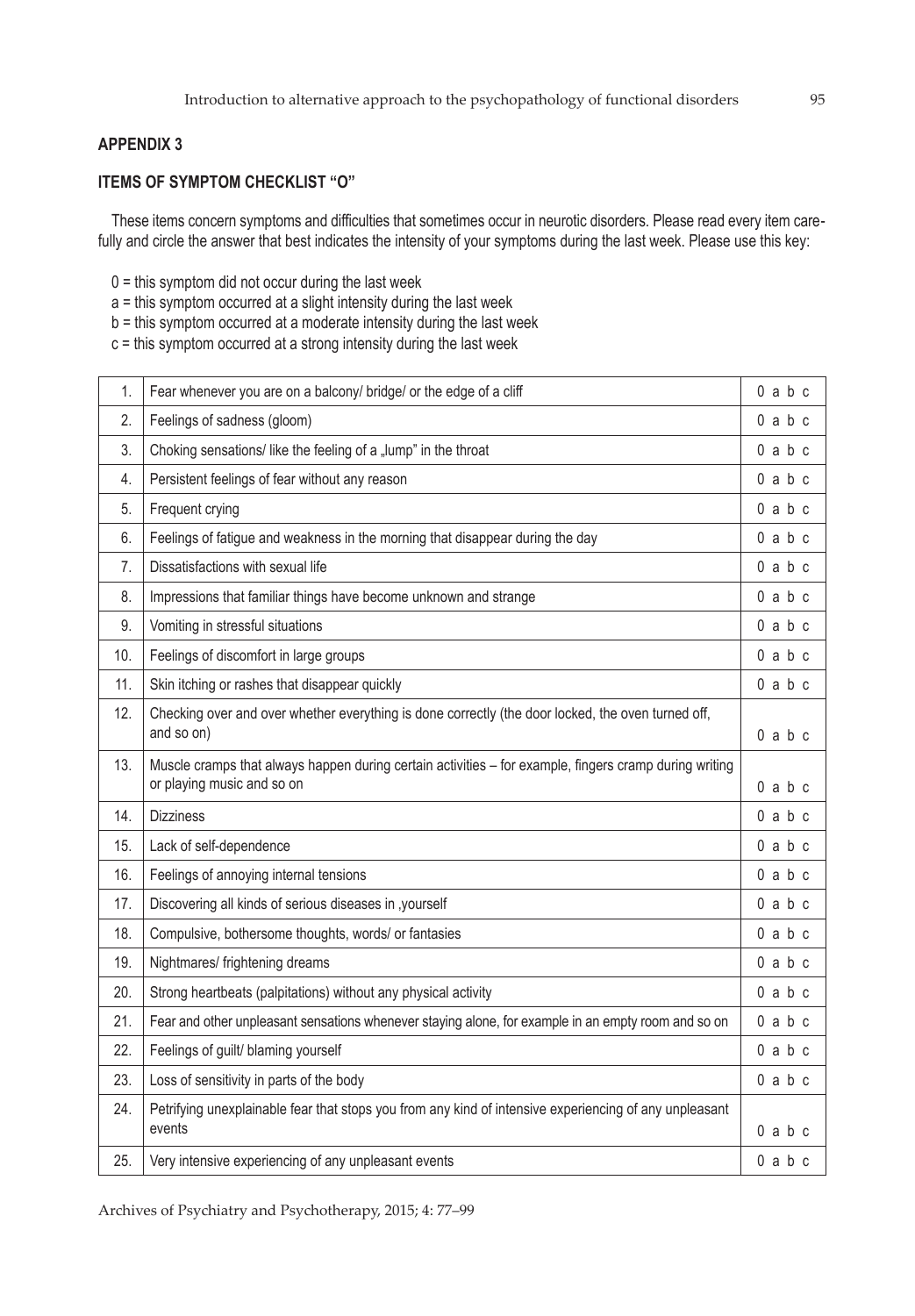| 26. | Problems with memory (getting worse)                                                                                        | $0$ a $b$ c |
|-----|-----------------------------------------------------------------------------------------------------------------------------|-------------|
| 27. | Difficulties in sexual life because of - for example, tension of muscles in women or early ejaculation in<br>men, and so on | $0$ a $b$ c |
| 28. | Feeling as if the world is in a fog                                                                                         | $0$ a $b$ c |
| 29. | Persistent headaches                                                                                                        | $0$ a $b$ c |
| 30. | Strongly bothered by feelings that you have no one really close to you                                                      | $0$ a $b$ c |
| 31. | Wind (flatulence), or involuntary passing of gas                                                                            | $0$ a $b$ c |
| 32. | Frequently repeating the same acts that seem strange or unnecessary                                                         | $0$ a $b$ c |
| 33. | Stuttering or stammering                                                                                                    | $0$ a $b$ c |
| 34. | Feeling flushes of blood into the head                                                                                      | $0$ a $b$ c |
| 35. | Annoying lack of self-confidence                                                                                            | $0$ a $b$ c |
| 36. | Losses of attention that interrupt your activity                                                                            | $0$ a $b$ c |
|     |                                                                                                                             |             |
| 37. | Performing ritualistic actions to try to avoid disease                                                                      | $0$ a $b$ c |
| 38. | Persistently fighting with thoughts of hurting or insulting someone                                                         | $0$ a $b$ c |
| 39. | Difficulties in falling asleep                                                                                              | $0$ a $b$ c |
| 40. | Heart pain                                                                                                                  | $0$ a $b$ c |
| 41. | Fear whenever in a car, train, .bus, or so on                                                                               | $0$ a $b$ c |
| 42. | Lack of self-confidence                                                                                                     | $0$ a $b$ c |
| 43. | Temporary (periodic) paralyses of legs or hands                                                                             | $0$ a $b$ c |
| 44. | Attacks of panic                                                                                                            | $0$ a $b$ c |
| 45. | Experiencing emotions strongly and deeply                                                                                   | $0$ a $b$ c |
| 46. | Feeling that your thinking is slower and not as clear as usual                                                              | $0$ a $b$ c |
| 47. | Aversions to sexual contacts with persons of the opposite sex                                                               | $0$ a $b$ c |
| 48. | Feeling that the world is unreal                                                                                            | $0$ a $b$ c |
| 49. | Dryness of the mouth                                                                                                        | $0$ a $b$ c |
| 50. | Avoiding people, even those close to you                                                                                    | $0$ a $b$ c |
| 51. | Fainting                                                                                                                    | $0$ a $b$ c |
| 52. | Strong internal desires to do useless things - for example, washing hands constantly and so on                              | $0$ a $b$ c |
| 53. | Sudden involuntary movements (tics)                                                                                         | $0$ a $b$ c |
| 54. | Loss of appetite                                                                                                            | $0$ a $b$ c |
| 55. | Being helpless in life                                                                                                      | $0$ a $b$ c |
| 56. | Nervousness (restlessness) in performing that decreases your effectiveness                                                  | $0$ a $b$ c |
| 57. | Pertinent concerns over body functions - for example, heart-beats, pulse, digestion, and so on                              | $0$ a $b$ c |
| 58. | Obsessive: immoral thoughts                                                                                                 | $0$ a $b$ c |
| 59. | Attacks of hunger - for example, the necessity to eat at night                                                              | $0$ a $b$ c |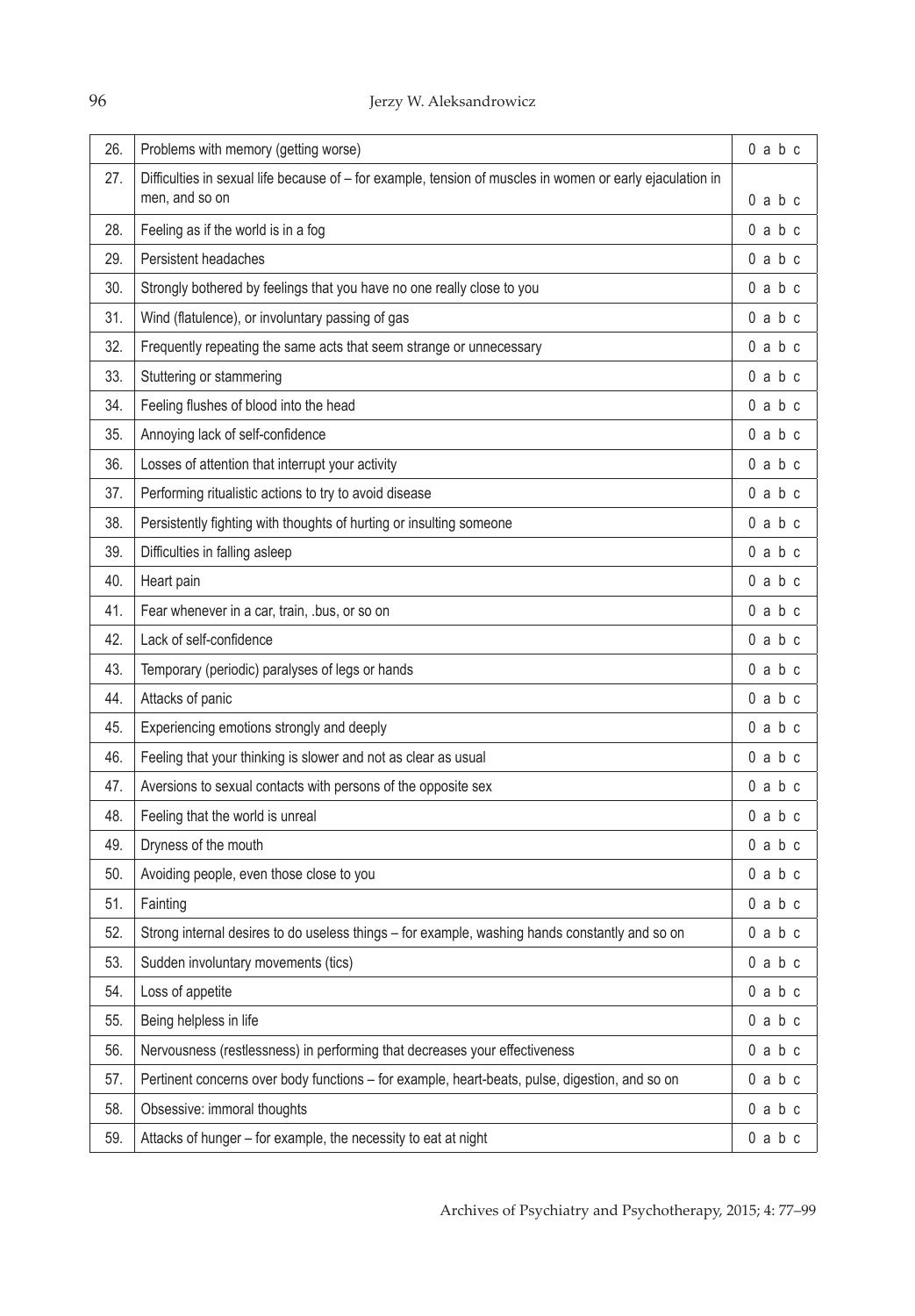| 60. | Feelings of heat or (and) cold without reasons                                         | $0$ a $b$ c |
|-----|----------------------------------------------------------------------------------------|-------------|
| 61. | Fears whenever you are in open places - for example, in large square, field, and so on | $0$ a $b$ c |
| 62. | Desire to take your life (suicidal thoughts)                                           | $0$ a $b$ c |
| 63. | Periodic blindness or deafness                                                         | $0$ a $b$ c |
| 64. | Apprehensiveness                                                                       | $0$ a $b$ c |
| 65. | Inability to control your emotions despite the consequences                            | $0$ a $b$ c |
| 66. | Difficulty in concentration                                                            | $0$ a $b$ c |
| 67. | Decrease or lack of sexual desire                                                      | $0$ a $b$ c |
| 68. | Feelings of strangeness of one's own body                                              | $0$ a $b$ c |
| 69. | Diarrhea                                                                               | $0$ a $b$ c |
| 70. | Shyness and embarrassment with persons of the opposite sex                             | $0$ a $b$ c |
| 71. | Fears or other unpleasant sensations that appear only in locked (closed) spaces        | $0$ a $b$ c |
| 72. | Apathy - showing down of activity and thinking                                         | $0$ a $b$ c |
| 73. | Aphonia - inability to speak that suddenly appears and suddenly disappears             | $0$ a $b$ c |
| 74. | Constipation                                                                           | $0$ a $b$ c |
| 75. | Feelings of being worse than other people                                              | $0$ a $b$ c |
| 76. | Destroying things when you are angry or upset                                          | $0$ a $b$ c |
| 77. | Fears about one's own health and about contracting serious diseases                    | $0$ a $b$ c |
| 78. | Persistent obsessive counting - for example, pedestrians, cars, lights, and so on      | $0$ a $b$ c |
| 79. | Frequently waking up during sleep                                                      | $0$ a $b$ c |
| 80. | Reddening (blushing) on the face, neck, or chest                                       | $0$ a $b$ c |
| 81. | Fears when in crowds                                                                   | $0$ a $b$ c |
| 82. | Pessimism, expecting failure or disaster in the future                                 | $0$ a $b$ c |
| 83. | Faintness in difficult or unpleasant situations                                        | $0$ a $b$ c |
| 84. | Feelings of being threatened - without any reason                                      | $0$ a $b$ c |
| 85. | Unexpected strong feelings of happiness, joy, ecstasy                                  | $0$ a $b$ c |
| 86. | Constant fatigue                                                                       | $0$ a $b$ c |
| 87. | Unpleasant feelings connected with masturbation                                        | $0$ a $b$ c |
| 88. | Feelings that you are living as if in a dream                                          | $0$ a $b$ c |
| 89. | Trembling of legs, hands, or whole body                                                | $0$ a $b$ c |
| 90. | Feeling that people influence you easily                                               | $0$ a $b$ c |
| 91. | Allergic symptoms - colds, hay fevers, swellings and so on                             | $0$ a $b$ c |
| 92. | Internal pressure to perform acts very slowly and exactly                              | $0$ a $b$ c |
| 93. | Muscle cramps in different parts of the body                                           | $0$ a $b$ c |
| 94. | Excessive saliva in the mouth                                                          | $0$ a $b$ c |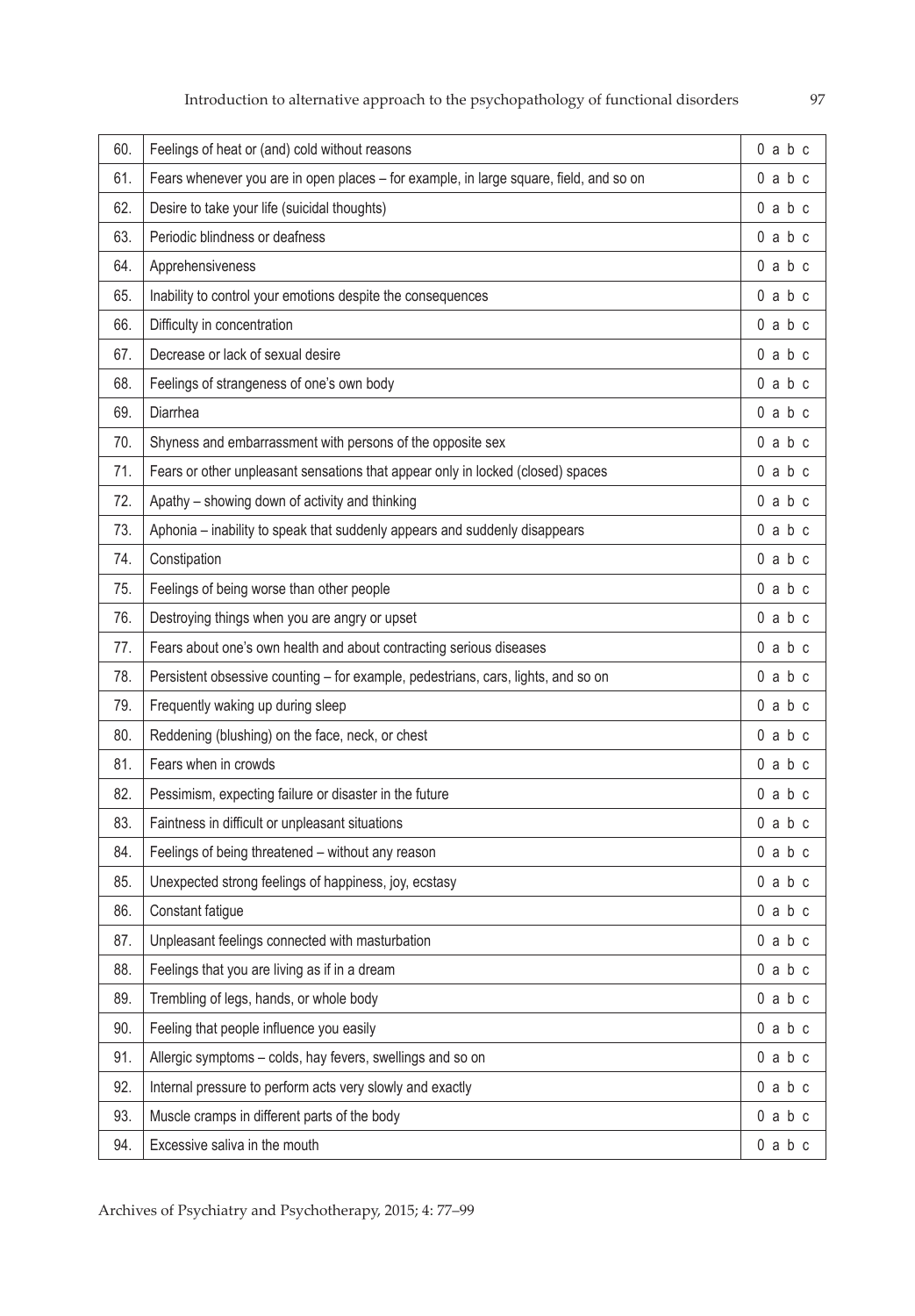| 95.  | Losing yourself in daydreams                                                                    | $0$ a $b$ c |
|------|-------------------------------------------------------------------------------------------------|-------------|
| 96.  | Attacks of anger, hostility, that you cannot control                                            | $0$ a $b$ c |
| 97.  | Feelings of haying serious diseases that threaten your life                                     | $0$ a $b$ c |
| 98.  | Excessive thirst                                                                                | $0$ a $b$ c |
| 99.  | Insomnia                                                                                        | $0$ a $b$ c |
| 100. | Feelings of chill or heat without reason                                                        | $0$ a $b$ c |
| 101. | Fears of contact with things, animals, or places that are not dangerous                         | $0$ a $b$ c |
| 102. | Lack of energy and strength in any kind of activity                                             | $0$ a $b$ c |
| 103. | Difficulties in breathing - for example, breathlessness that appears and disappears suddenly    | $0$ a $b$ c |
| 104. | Feelings of apprehension (dread) before meetings, and so on                                     | $0$ a $b$ c |
| 105. | Feeling that people do not thing highly of you                                                  | $0$ a $b$ c |
| 106. | A lowering in the speed of thinking and perceiving                                              | $0$ a $b$ c |
| 107. | Pains or other disorders in the sexual organs                                                   | $0$ a $b$ c |
| 108. | Impressions that you have seen something before when you really have seen it for the first time | $0$ a $b$ c |
| 109. | Unpleasant feelings or pains under the influence of noise, bright light, delicate touch         | $0$ a $b$ c |
| 110. | Feelings that people do not like you (are prejudiced against you)                               | $0$ a $b$ c |
| 111. | Involuntary passing of urine, for example during sleep                                          | $0$ a $b$ c |
| 112. | Excessive drinking of alcohol                                                                   | $0$ a $b$ c |
| 113. | Trembling of , the face, eyelids, head, or other parts of the body                              | $0$ a $b$ c |
| 114. | Excessive perspiration in stress situation                                                      | $0$ a $b$ c |
| 115. | Feelings of being under the influence of the environment                                        | $0$ a $b$ c |
| 116. | Persistent feelings of anger and hostility                                                      | $0$ a $b$ c |
| 117. | Undefined "traveling" pains                                                                     | $0$ a $b$ c |
| 118. | Feelings of rebelliousness                                                                      | $0$ a $b$ c |
| 119. | Sleepiness during the day that forces you to fall asleep for a while, despite the situation     | $0$ a $b$ c |
| 120. | Flushing (a rush of blood) to your head                                                         | $0$ a $b$ c |
| 121. | Fears about the safety of close relatives that are not in any danger                            | $0$ a $b$ c |
| 122. | Feelings of inferiority when compared to other people                                           | $0$ a $b$ c |
| 123. | Disorders of balance                                                                            | $0$ a $b$ c |
| 124. | Fears of doing something terrible or of something terrible happening                            | $0$ a $b$ c |
| 125. | Feelings that people do not care about you and your problems                                    | $0$ a $b$ c |
| 126. | Pressure (floods) of thoughts.                                                                  | $0$ a $b$ c |
| 127. | Menstrual disorders in women                                                                    | $0$ a $b$ c |
| 128. | Feeling low intensities of emotions                                                             | $0$ a $b$ c |
| 129. | Feelings of muscle tensions                                                                     | $0$ a $b$ c |